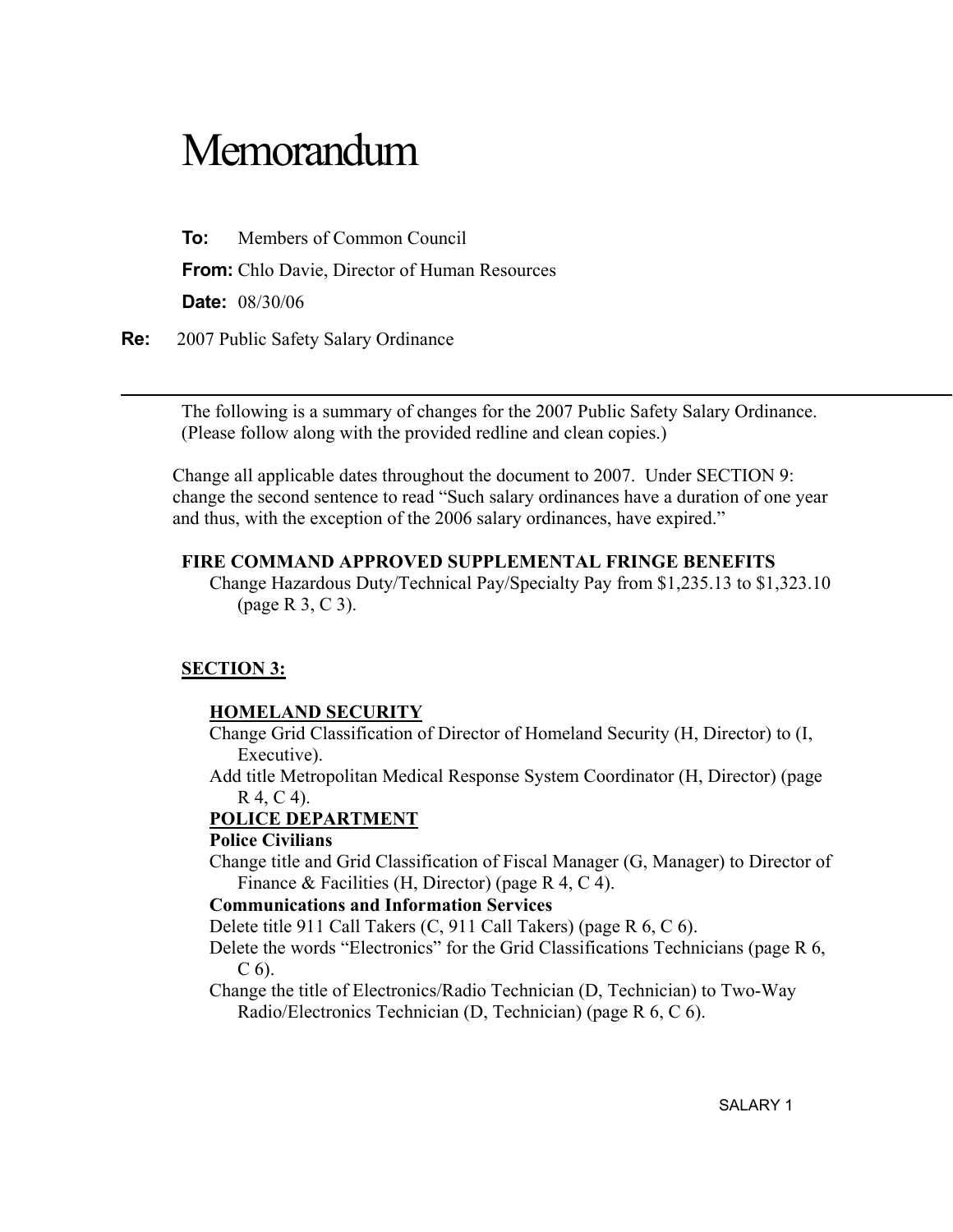#### Neighborhood Code Enforcement

Change the title and Grid Classification of Customer Relations Manager (G, Manager) to Customer Relations Supervisor (F, Supervisor) (page R 7, C 7).

#### FIRE DEPARTMENT

#### Fire Civilians

Change title of Computer System Administrator Assistant/Analyst (E, Professional) to System Administrator (E, Professional) (page R 8, C 7).

#### PART TIME/SEASONAL TEMPORARY POSITIONS

#### POLICE DEPARTMENT

#### Animal Control

Change title of Annexation Commitment (J, Part Time/Seasonal) to Kennel Attendant (J, Part Time/Seasonal) (page R 9, C 9).

#### Communications and Information Services

Delete title of 911 Call Taker (L, Regular Part Time) (page R 10, C 9).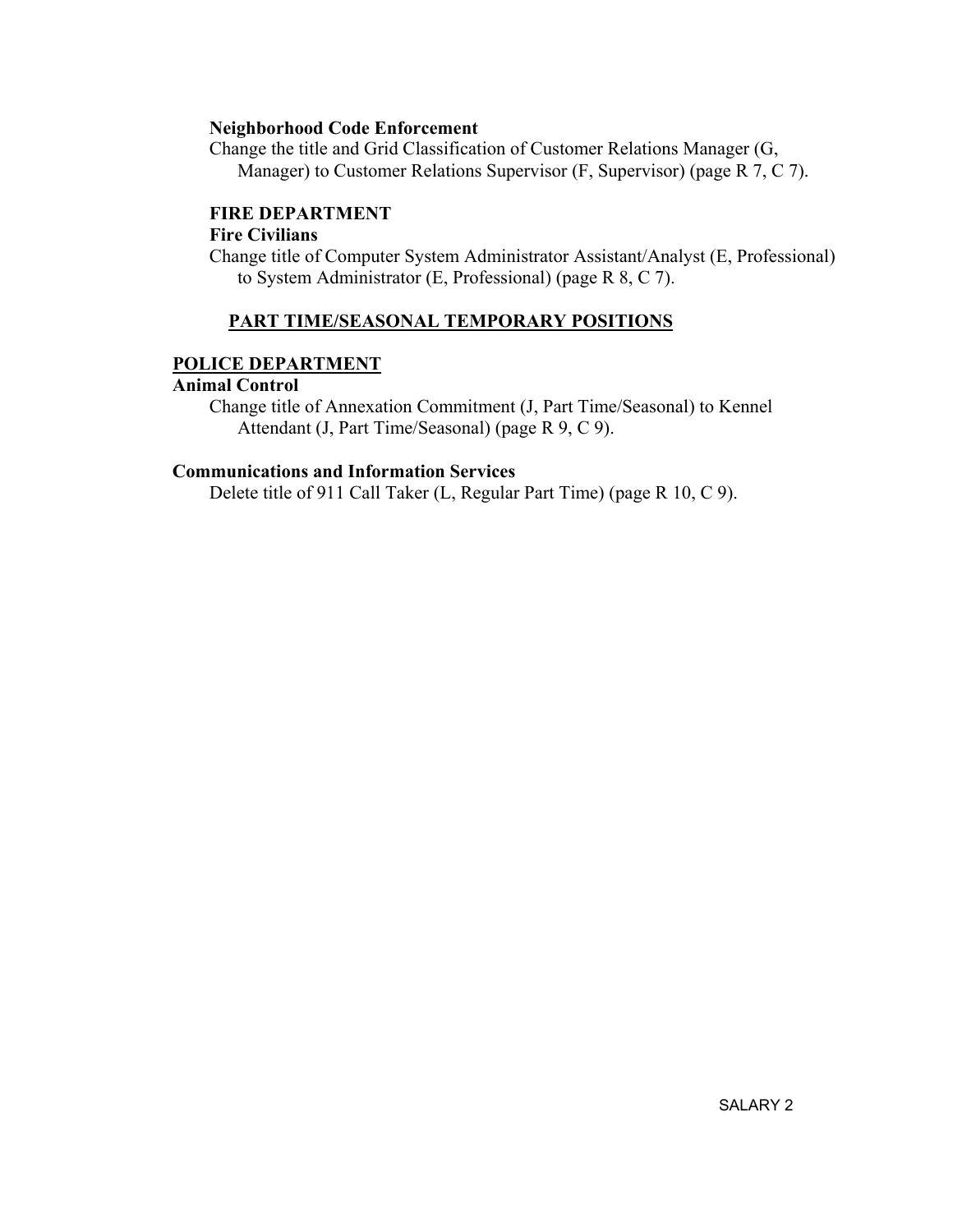# SPECIAL ORDINANCE NO. S-\_\_\_\_\_\_\_\_\_

# AN ORDINANCE fixing the salaries of all members of the Division of Public Safety of the City of Fort Wayne, Indiana for the year 2007.

WHEREAS, the Mayor and Common Council of the City of Fort Wayne,

Indiana have, according to the powers outlined in IC 36-8-3-3-(d), assigned to all members of the Police and Fire Departments of the City of Fort Wayne a Job Category under the City Classification System established by Bill No. R-96-09-04 Resolution No. R-52-96 as subsequently modified and improved, which categories should accurately reflect the duties and responsibilities of said employees, and

WHEREAS, the Mayor of the City of Fort Wayne has recommended a

maximum salary level for each job category in a systematic way, and

 WHEREAS, the Common Council must assure that salaries reflect the duties and responsibilities assigned to each employee, and to be certain that such salaries are fair and equitable, and

 WHEREAS, the funds of such salaries are to be provided by the 2007 City Budget operating funds and other sources as may be specified by the Common Council.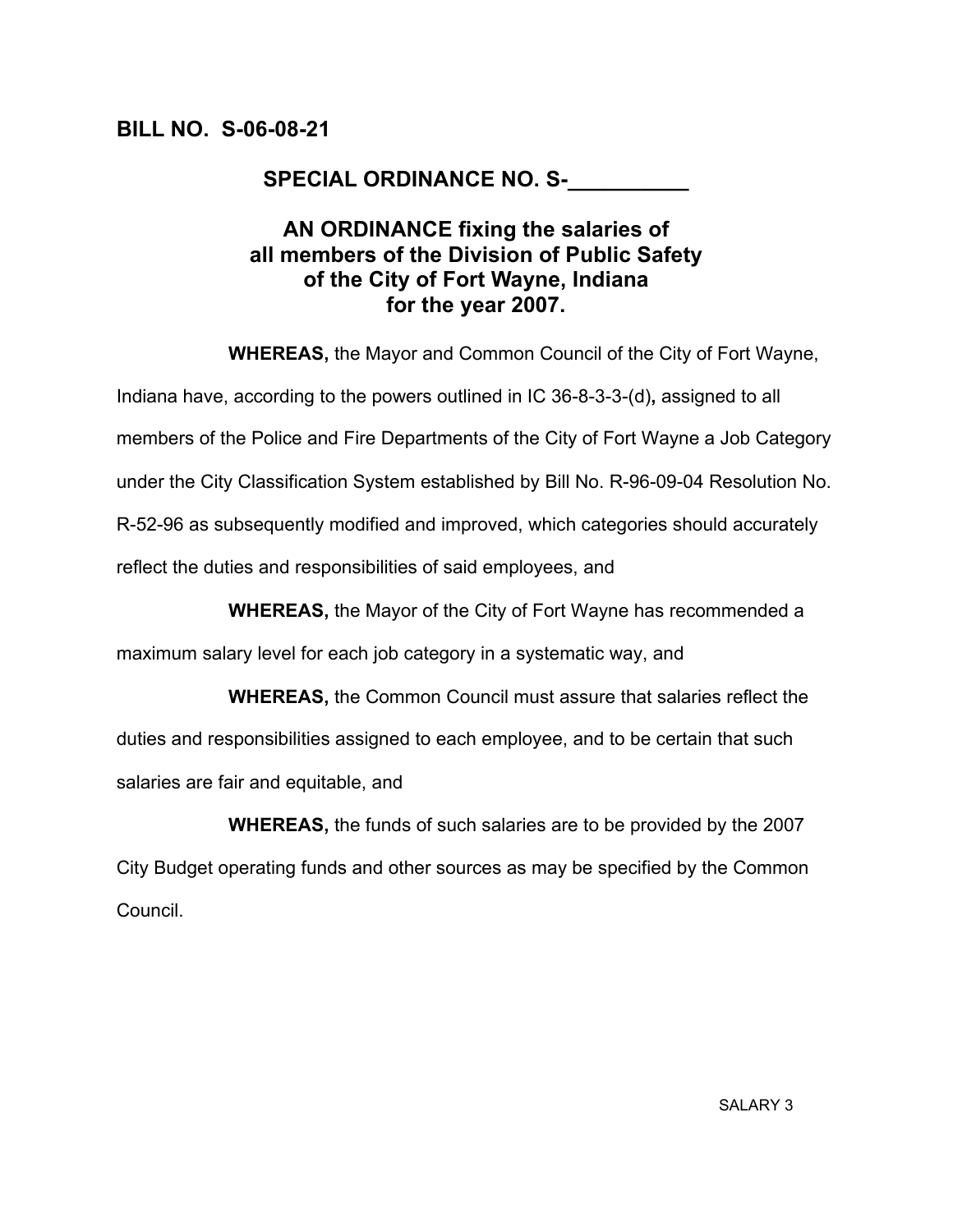# NOW, THEREFORE, BE IT ORDAINED BY THE COMMON COUNCIL OF THE CITY OF FORT WAYNE, INDIANA:

**SECTION 1.** That all members of the Police and Fire Departments of the City of Fort Wayne, shall be classified by the letters, job titles and job categories herein designated, and that no changes be made in any job category without the specific approval of the Common Council except for those brought about by collective bargaining with authorized representatives of City employees in accordance with the existing collective bargaining agreements.

**SECTION 2.** That the following grid of salaries is fixed and authorized as the grid for approved job categories. It shall be the City's policy that no employee shall be paid below their job category and it will not be exceeded, except for approved shift differentials, approved longevity pay, approved overtime pay, approved technical skill pay, approved educational bonus, approved clothing allowance.

## SEE EXHIBIT "A" ATTACHED HERETO AND MADE A

## PART HEREOF IN ITS ENTIRETY

The grid, as reflected on Exhibit "A" is an attempt to maintain an orderly, consistent and competitive pay policy that includes a "bonus" program for superior performance and a "Grid System" that represents the actual market range for the Non-Union positions within City Government and it's Utilities. Actual adjustments in salaries within amounts fixed herein by Council will result from 1) Any general increase to the Grid shall only occur should the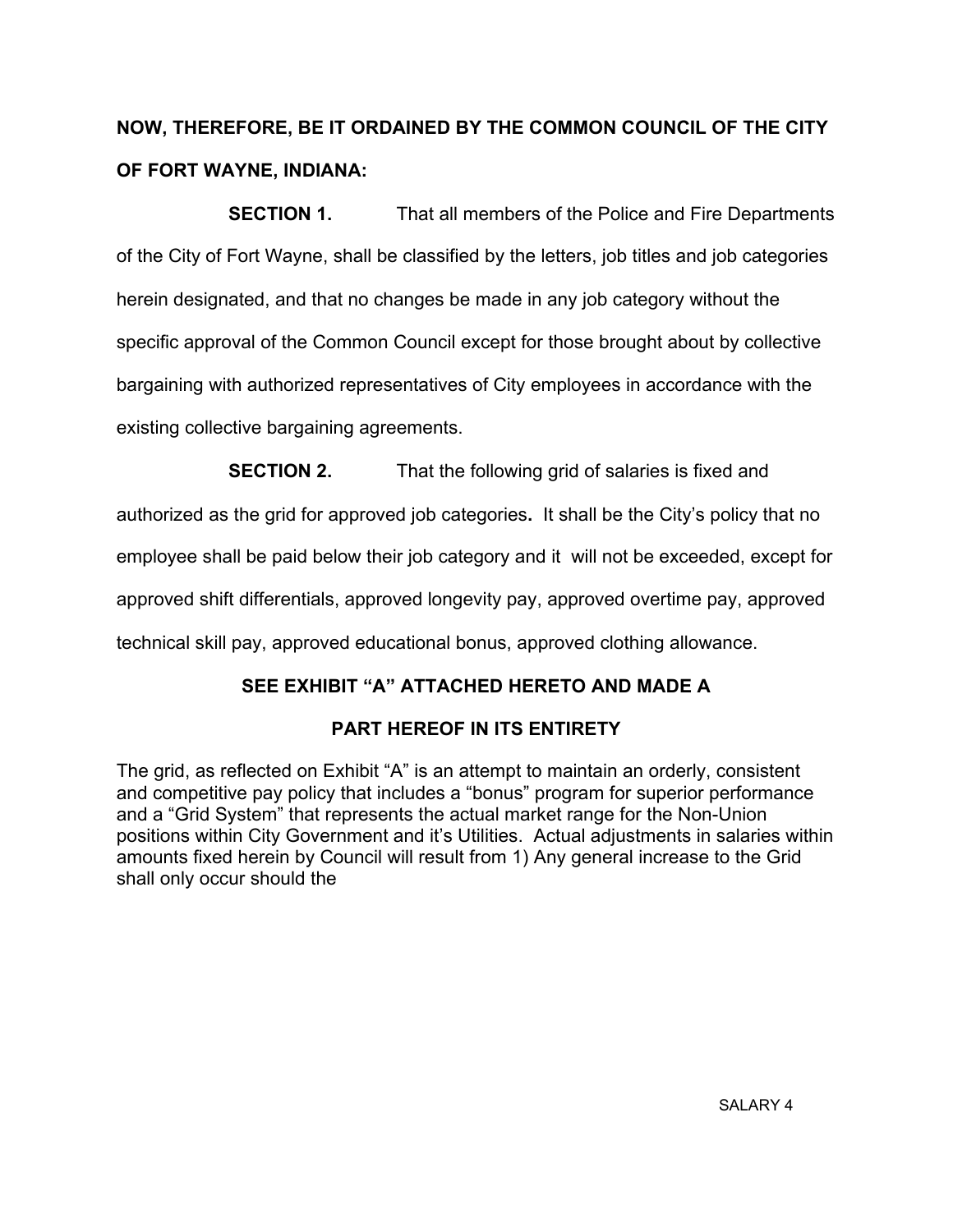actual market range for a category increases considerably and/or 2) Progression to a level specified in an approved collective bargaining agreement between the City of Fort Wayne and a recognized bargaining unit.

 A. That the following fringe benefits are hereby approved for the year 2007 for the employees in the Fire Command:

|        | FIRE COMMAND APPROVED SUPPLEMENTAL FRINGE BENEFITS     |               |
|--------|--------------------------------------------------------|---------------|
|        | - Hazardous Duty/Technical Pay/Speciality Pay          | \$1,323.10/yr |
| $\sim$ | <b>Educational Bonus</b>                               | \$450/yr      |
|        | (Associate Degree or higher - Fire Science Technology) |               |

- Clothing Allowance \$1,500.00/yr

That all Fire Command shall have the same longevity, disability, survivors benefits, retirement health insurance benefits, sick leave, personal leave, holiday leave, bereavement pay and vacation leave rights as provided to members of the Fire Department covered by a collective bargaining agreement.

B. That the following fringe benefits are hereby approved for the year

2007 for the employees in the Police Command:

POLICE COMMAND APPROVED SUPPLEMENTAL FRINGE BENEFITS

| <b>Educational Bonus</b> | <b>FOP</b> | <b>PBA</b> |
|--------------------------|------------|------------|
| - Associate Degree       | \$450/yr   | \$450/yr   |
| - Bachelor's Degree      | \$900/yr   | \$900/yr   |
| - Master's Degree        | \$1,300/yr | \$1,400/yr |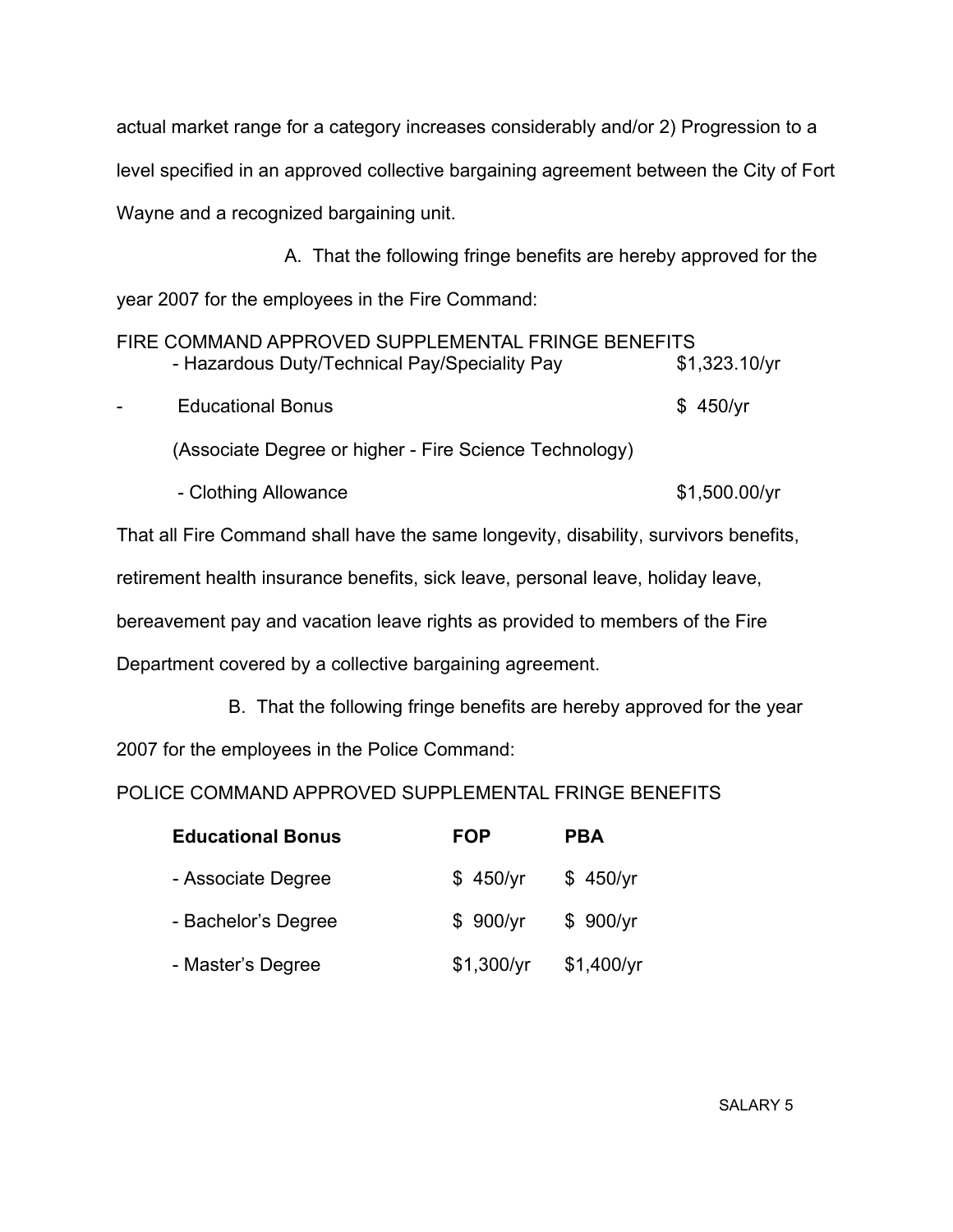- Doctorate Degree N/A \$1,900/yr
- Clothing Allowance  $$1,700/yr$  \$1,700/yr
	- C. That all Police Command shall be eligible for any additional benefits afforded the Fraternal Order of Police.
	- D. That all Police Command, Captains and above, shall receive the same percentage pay increases as afforded the Fraternal Order of Police.

**SECTION 3.** The following is a true and complete listing of all members of the Police and Fire Departments of the City of Fort Wayne salaried nonbargaining unit positions by Department, Position, Title, and job category. It does not include those positions which are specified as part of a bargaining unit having a written economic agreement with the City negotiated by the City Attorney and approved by Common Council.

| <b>.ETTER</b> | <b>JOB CATEGORY</b>          | <b>JOB/TITLE/POSITION</b>                                            |
|---------------|------------------------------|----------------------------------------------------------------------|
|               | <b>HOMELAND SECURITY</b>     |                                                                      |
|               | Executive                    | Director of Homeland<br>Security                                     |
| Н             | <b>Director</b>              | <b>Metropolitan Medical</b><br><b>Response System</b><br>Coordinator |
|               | <b>PUBLIC SAFETY ACADEMY</b> |                                                                      |
|               | Executive                    | Director of Public<br>Safety Academy                                 |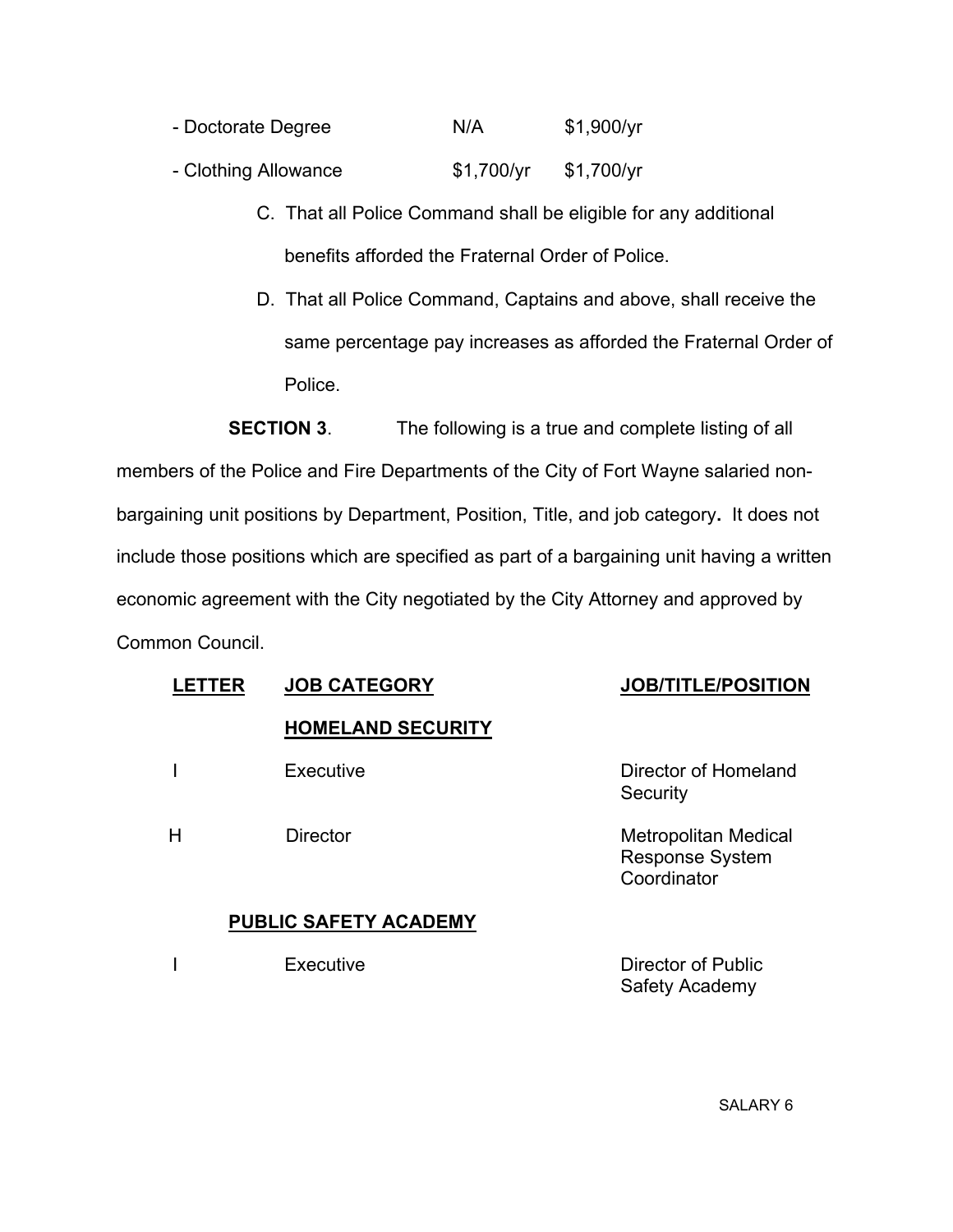# POLICE DEPARTMENT

#### POLICE CIVILIANS

| H | <b>Director</b>  | Director of Finance &<br><b>Facilities</b>         |
|---|------------------|----------------------------------------------------|
| A | Administrative   | <b>Administrative Assistant</b>                    |
| A | Administrative   | <b>Executive Secretary</b>                         |
| H | <b>Director</b>  | Director, Victim's<br>Assistance                   |
| G | Manager          | <b>Crime Laboratory</b><br>Manager                 |
| G | Manager          | <b>Research and Grants</b>                         |
| B | Paraprofessional | <b>Police Athletic League</b><br>(PAL) Coordinator |
| B | Paraprofessional | Civilian<br>Coordinator/Crime<br><b>Stoppers</b>   |
| B | Paraprofessional | Civilian Property/<br><b>Evidence Specialist</b>   |
| D | Technician       | <b>Crime Analyst</b>                               |
| B | Paraprofessional | Drug House Ordinance<br>Coordinator                |
| Ε | Professional     | Sr. Victim's Advocate                              |
| E | Professional     | <b>Victim Advocate</b>                             |
| D | Technician       | Crime Lab Technician                               |
| D | Technician       | <b>Detective Bureau</b><br><b>Desk Person</b>      |
| D | Technician       | Sr. Crime Analyst                                  |
| F | Supervisor       | <b>Supervisor of Property</b><br>Room Operations   |

SALARY 7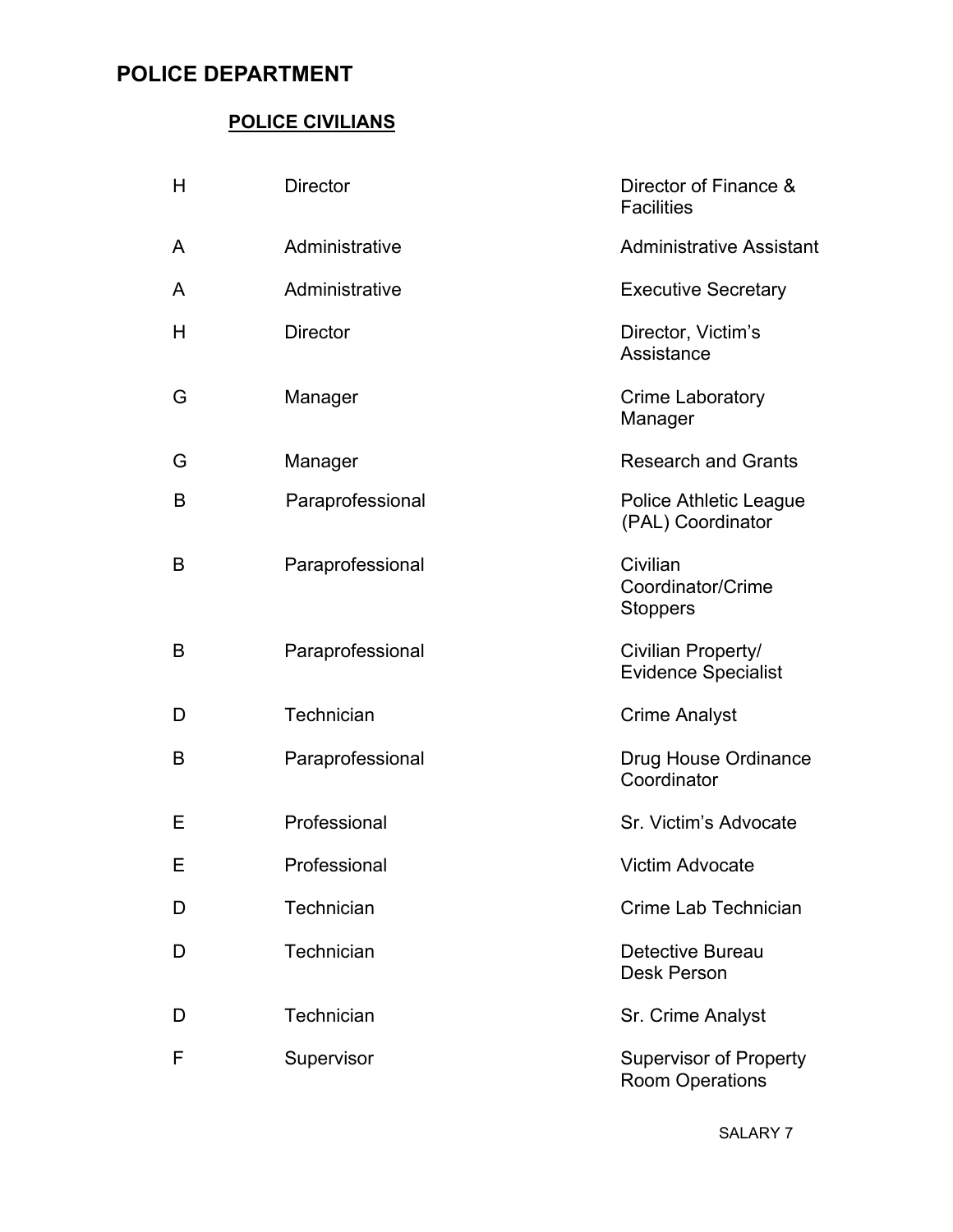#### POLICE COMMAND

| н      | <b>Director</b>       | <b>Assistant Chief of Police</b> |
|--------|-----------------------|----------------------------------|
|        | Executive             | <b>Chief of Police</b>           |
| G<br>F | Manager<br>Supervisor | Deputy Chief<br>Captain          |

#### ANIMAL CONTROL

| F | Supervisor      | <b>Animal Care Supervisor</b> |
|---|-----------------|-------------------------------|
| н | <b>Director</b> | Director of Animal Care and   |
|   |                 | Control                       |
| F | Supervisor      | <b>Enforcement Supervisor</b> |
| Ε | Professional    | Humane Education              |
|   |                 | Specialist                    |
| F | Supervisor      | <b>Office Supervisor</b>      |
| Ε | Professional    | <b>Volunteer Coordinator</b>  |
| F | Supervisor      | Lead Officer                  |

#### COMMUNICATIONS AND INFORMATION SERVICES

| A | Administrative     | Administrative               |
|---|--------------------|------------------------------|
|   |                    | Assistant                    |
| н | Director           | Director of                  |
|   |                    | Communications and           |
|   |                    | <b>Information Services</b>  |
| С | <b>Dispatchers</b> | Dispatcher                   |
| D | Technician         | Electronics / Radio          |
|   |                    | Installer                    |
| D | Technician         | Two-Way Radio /              |
|   |                    | Electronics / Technician     |
| F | Supervisor         | <b>Operations Supervisor</b> |
| F | Supervisor         | <b>Supervisor of Records</b> |
| D | Technician         | Records Technician           |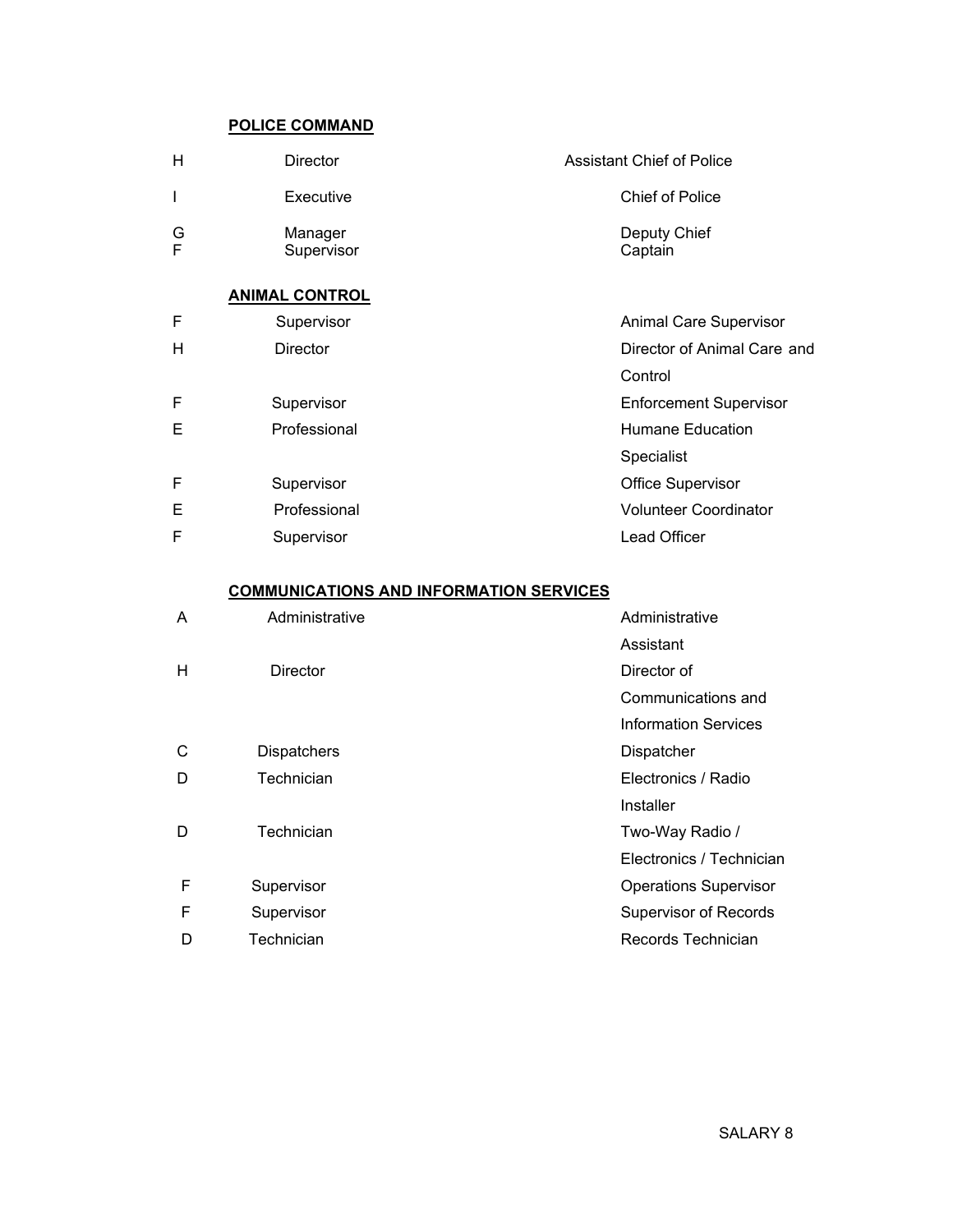| D | Technician   | Senior Records Technician              |
|---|--------------|----------------------------------------|
| D | Technician   | <b>Quality Assurance Technician</b>    |
| F | Supervisor   | <b>Shift Supervisor of Dispatchers</b> |
| F | Supervisor   | <b>Supervisor of Radio Shop</b>        |
| F | Professional | <b>Training Coordinator</b>            |
|   |              |                                        |

# NEIGHBORHOOD CODE ENFORCEMENT

| F | Supervisor       | <b>Customer Relations Supervisor</b>  |
|---|------------------|---------------------------------------|
| B | Paraprofessional | Legal Assistant                       |
| A | Administrative   | <b>Administrative Assistant</b>       |
| F | Supervisor       | <b>Staff Accountant</b><br>Supervisor |
| F | Supervisor       | <b>Field Supervisor</b>               |

# FIRE DEPARTMENT

| <b>FIRE CIVILIANS</b> |                |                                        |
|-----------------------|----------------|----------------------------------------|
| A                     | Administrative | <b>Executive Secretary</b>             |
| G                     | Manager        | <b>Building Maintenance</b><br>Manager |
| Е                     | Professional   | <b>Medical Instructor</b>              |
| G                     | Manager        | Shop Manager                           |
| G                     | Manager        | <b>Fiscal Manager</b>                  |
| G                     | Manager        | <b>Internal Affairs Officer</b>        |
| G                     | Manager        | <b>Director Public Information</b>     |
| Е                     | Professional   | <b>EMS Director</b>                    |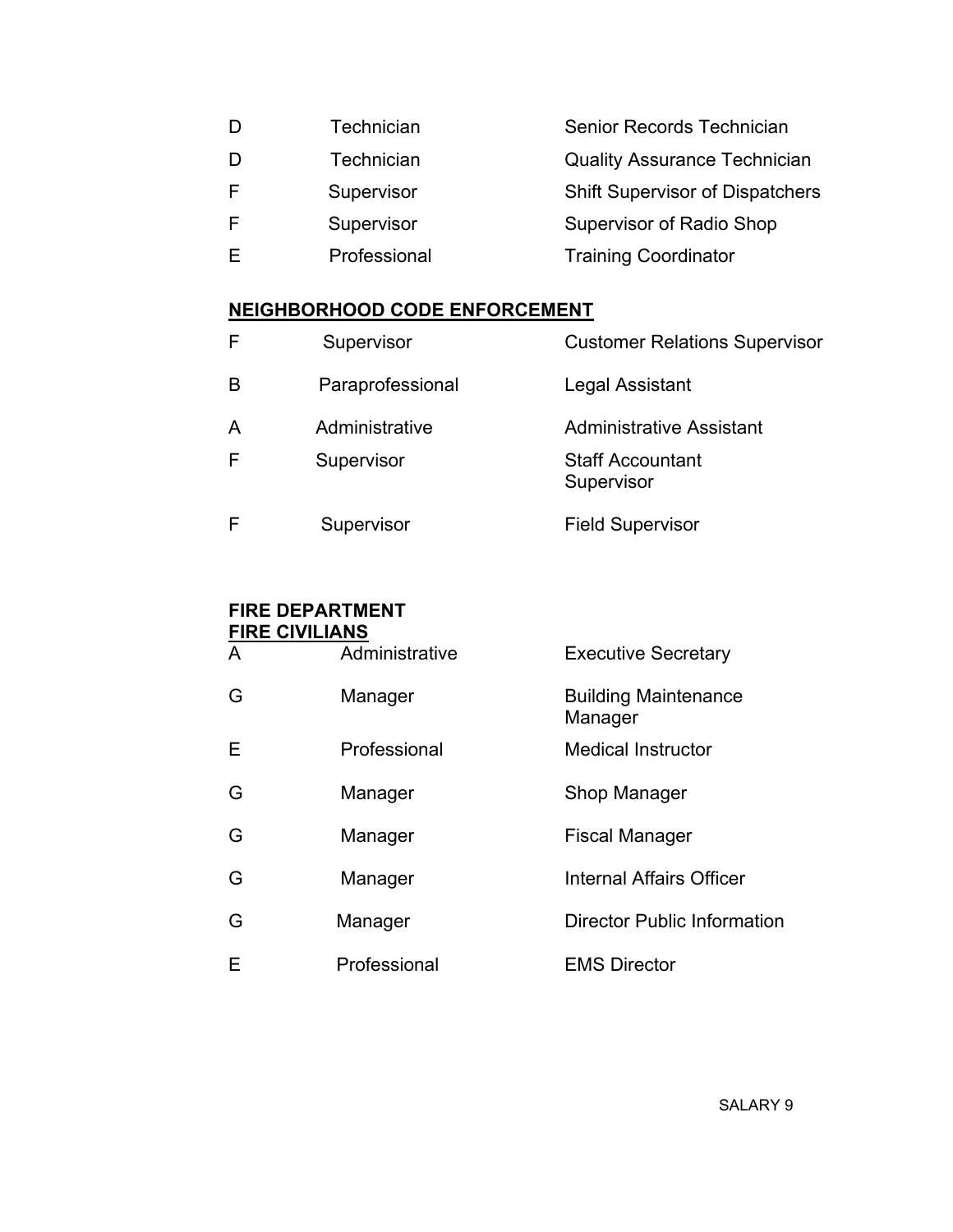| Administrative<br>A         |                 | <b>Administrative Assistant</b> |  |
|-----------------------------|-----------------|---------------------------------|--|
| Е                           | Professional    | <b>System Administrator</b>     |  |
| <b>FIRE COMMAND</b>         |                 |                                 |  |
|                             | Executive       | <b>Fire Chief</b>               |  |
| H                           | <b>Director</b> | Deputy Chief                    |  |
| G                           | Manager         | <b>Assistant Chief</b>          |  |
|                             |                 |                                 |  |
| <b>WEIGHTS AND MEASURES</b> |                 |                                 |  |
| G                           | Manager         | <b>Weights &amp; Measures</b>   |  |
|                             |                 | Inspector                       |  |

# PART TIME/SEASONALTEMPORARY POSITIONS

### POLICE DEPARTMENT

|   | <b>Regular Part Time</b>              | <b>Adult Guards</b>                                                   |
|---|---------------------------------------|-----------------------------------------------------------------------|
| M | <b>Regular Part Time Professional</b> | Citizen Contact<br>Officer                                            |
| L | <b>Regular Part Time</b>              | <b>Civilian Property</b>                                              |
|   |                                       | Manager                                                               |
| J | <b>Part Time/Seasonal</b>             | <b>Community Service</b><br>Officer/College<br>Incentive Program      |
| L | <b>Regular Part Time</b>              | <b>Community Service</b><br><b>Officer/Retired Officer</b><br>Program |
| J | <b>Part Time/Seasonal</b>             | Intern/Temporary                                                      |
| J | Part Time/Seasonal                    | <b>Victim Assistance</b>                                              |
|   |                                       | Intern                                                                |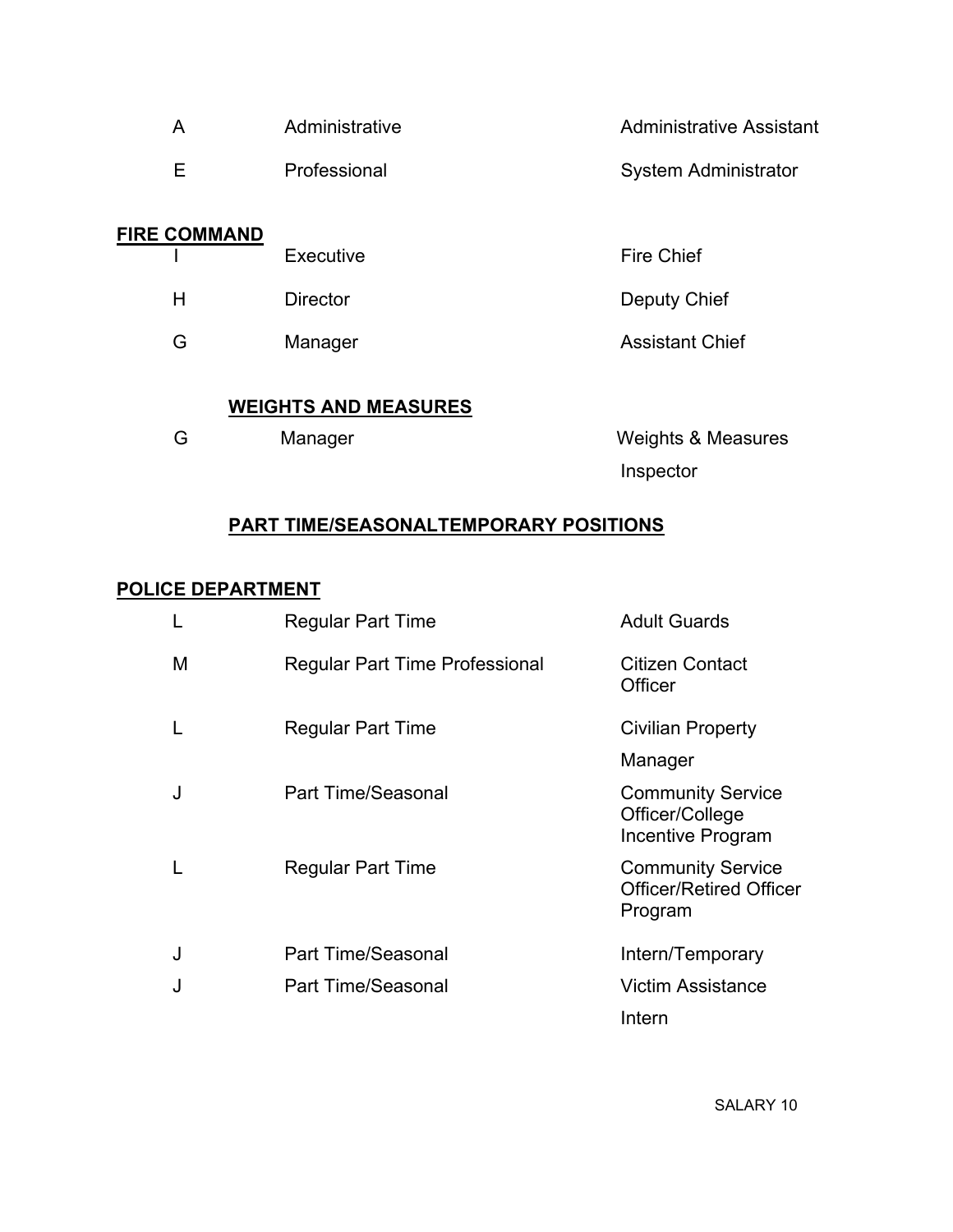| L | <b>Regular Part Time</b>                             | Victim's Advocate                                             |
|---|------------------------------------------------------|---------------------------------------------------------------|
| M | <b>Regular Part Time</b>                             | Professional                                                  |
| L | <b>Regular Part Time</b>                             | <b>Investigation Division</b><br><b>General Assistant</b>     |
| M | <b>Regular Part Time Professional</b>                | <b>Project Director</b>                                       |
| M | <b>Regular Part Time Professional</b>                | <b>Mentoring Manager</b>                                      |
| L | <b>Regular Part Time</b><br><b>Regular Part Time</b> | <b>Administrative Assistant</b><br><b>Executive Secretary</b> |
|   | <b>ANIMAL CONTROL</b>                                |                                                               |
| J | <b>Part Time/Seasonal</b>                            | <b>Kennel Attendant</b>                                       |
| L | <b>Regular Part Time</b>                             | <b>Humane Education</b>                                       |
|   |                                                      | <b>Assistant (partially Grant</b>                             |
|   |                                                      | Funded)                                                       |
| J | <b>Part Time/Seasonal</b>                            | Intern/Seasonal                                               |
|   | <b>Regular Part Time</b>                             | <b>Adoption Assistant</b>                                     |
| L | <b>Regular Part Time</b>                             | <b>Administrative Assistant</b>                               |
|   |                                                      | (Grant Funded)                                                |
| L | <b>Regular Part Time</b>                             | <b>Enforcement Assistant</b>                                  |
|   | <b>Regular Part Time</b>                             | <b>Kennel Attendant</b>                                       |
| M | <b>Regular Part Time Professional</b>                |                                                               |
|   | <b>COMMUNICATIONS AND INFORMATION SERVICES</b>       |                                                               |
| L | <b>Regular Part Time</b>                             | Electronics / Radio                                           |
|   |                                                      | Installer                                                     |
| L | <b>Regular Part Time</b>                             | Dispatcher                                                    |
|   | <b>NEIGHBORHOOD CODE ENFORCEMENT</b>                 |                                                               |
| J | <b>Part Time/Seasonal</b>                            | Intern/Seasonal                                               |
| J | <b>Part Time/Seasonal</b>                            | <b>Resident Nuisance</b>                                      |
|   |                                                      | <b>Abatement Officer</b>                                      |

- J Part Time/Seasonal Weed Program Inspector
- J Part Time/Seasonal Weed Control
	- **Coordinator** SALARY 11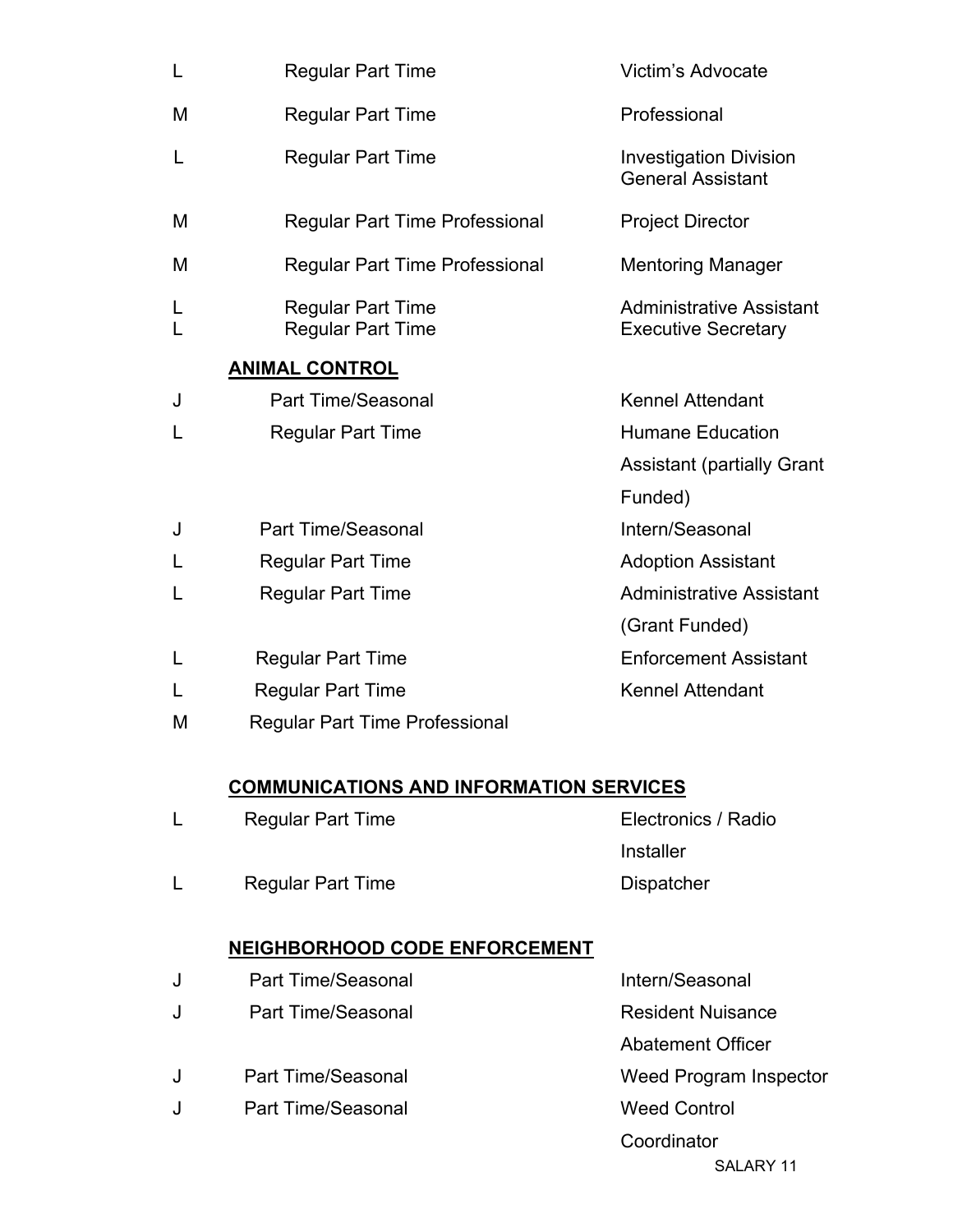#### PART-TIME/SEASONALTEMPORARY POSITIONS

#### FIRE DEPARTMENT

|   | <b>Regular Part Time</b>              | <b>Survive Alive Teaching</b>                      |
|---|---------------------------------------|----------------------------------------------------|
|   |                                       | Asst.                                              |
|   | <b>Regular Part Time</b>              | Survive Alive Yard and<br><b>Bldg. Maintenance</b> |
| M | <b>Regular Part Time Professional</b> |                                                    |

#### WEIGHTS AND MEASURES

|  | Part Time/Seasonal | Intern/Seasonal |
|--|--------------------|-----------------|
|--|--------------------|-----------------|

**SECTION 4.** Police and Fire employees, as indicated herein, participate in Collective Bargaining with the City for economic conditions. Pursuant to State Statute such economic conditions must be approved by Common Council. Such economic conditions include, but are not limited to, base pay and monetary fringe benefits. These matters will be negotiated by and between the City and the appropriate bargaining unit for the year 2007. Upon conclusion of such negotiations, the appropriate Ordinances shall be submitted to the Common Council for approval.

 Employees covered by recognized bargaining unit representatives (Unions) will receive a salary established by the Collective Bargaining process as long as this pay does not exceed the table of maximum salaries authorized in Section 2, above.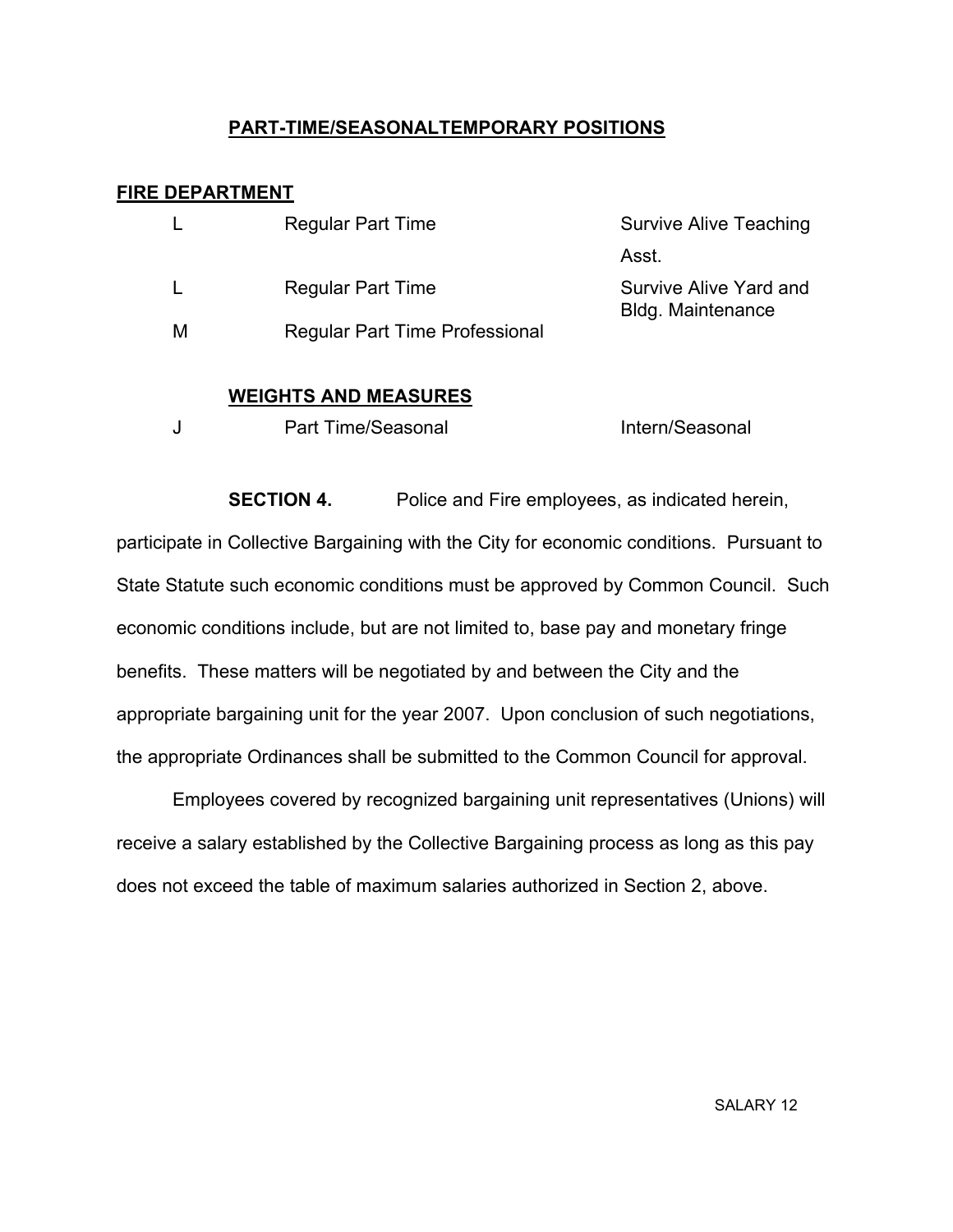**SECTION 5.** In addition to the compensation for positions listed herein, the City shall contribute 3% of employees' salary to the Public Employees Retirement Fund (PERF) except for those positions which are commonly referred to as Police and Fire Command.

**SECTION 6.** From and after the first day of January, 2007, all members of the Police and Fire Departments of the City of Fort Wayne will be paid according to this, the above and following provisions of this ordinance, subject to budgetary limitations, collective bargaining agreements, future changes or amendments enacted by Common Council.

**SECTION 7.** That civilian employees in the Police and Fire Departments subject to this Ordinance will conform to the Official City Human Resources Policies and Procedures relating to hiring, pay, and other related practices, approved by the Mayor and administered by the City's Human Resources Department.

**SECTION 8.** If any section, clause, sentence, paragraph or part or provisions of this Ordinance be found invalid or void by a court of competent jurisdiction, it shall be conclusively presumed that this ordinance would have passed by the Common Council without such invalid section, clauses, paragraph, part or provisions, and the remaining parts of the Ordinance will remain in effect.

**SECTION 9.** The Municipal Code of the City of Fort Wayne references, in codification form, salary ordinances previously adopted by the City Council for past years. Such salary ordinances have a duration of one year and thus, with the exception of the 2006 salary

SALARY 13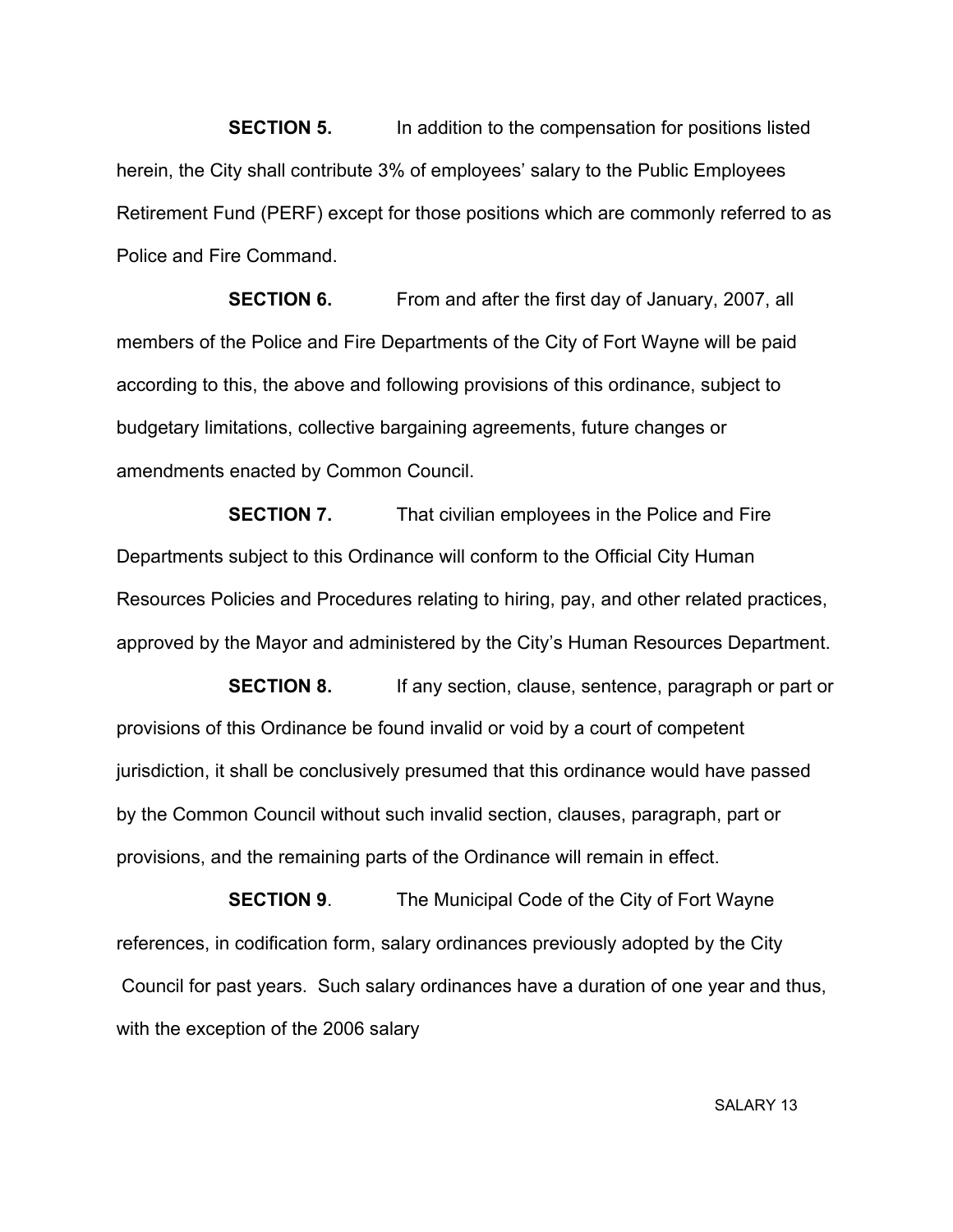ordinance, have expired. However, to avoid confusion, it is hereby stated that commencing January 1, 2007, any conflict between the terms and conditions hereof and any previous ordinance shall be resolved in favor of this ordinance.

**SECTION 10.** Two copies of all attachments and Exhibits referred to in this Ordinance shall be kept on file with the City Clerk of Fort Wayne for the purpose of public inspection.

 SECTION 11. This ordinance shall be in full force and effect from and after its passage and approval by the Mayor.

Council Member

APPROVED AS TO FORM AND LEGALITY

Tim Manges, City Attorney

 $\overline{a}$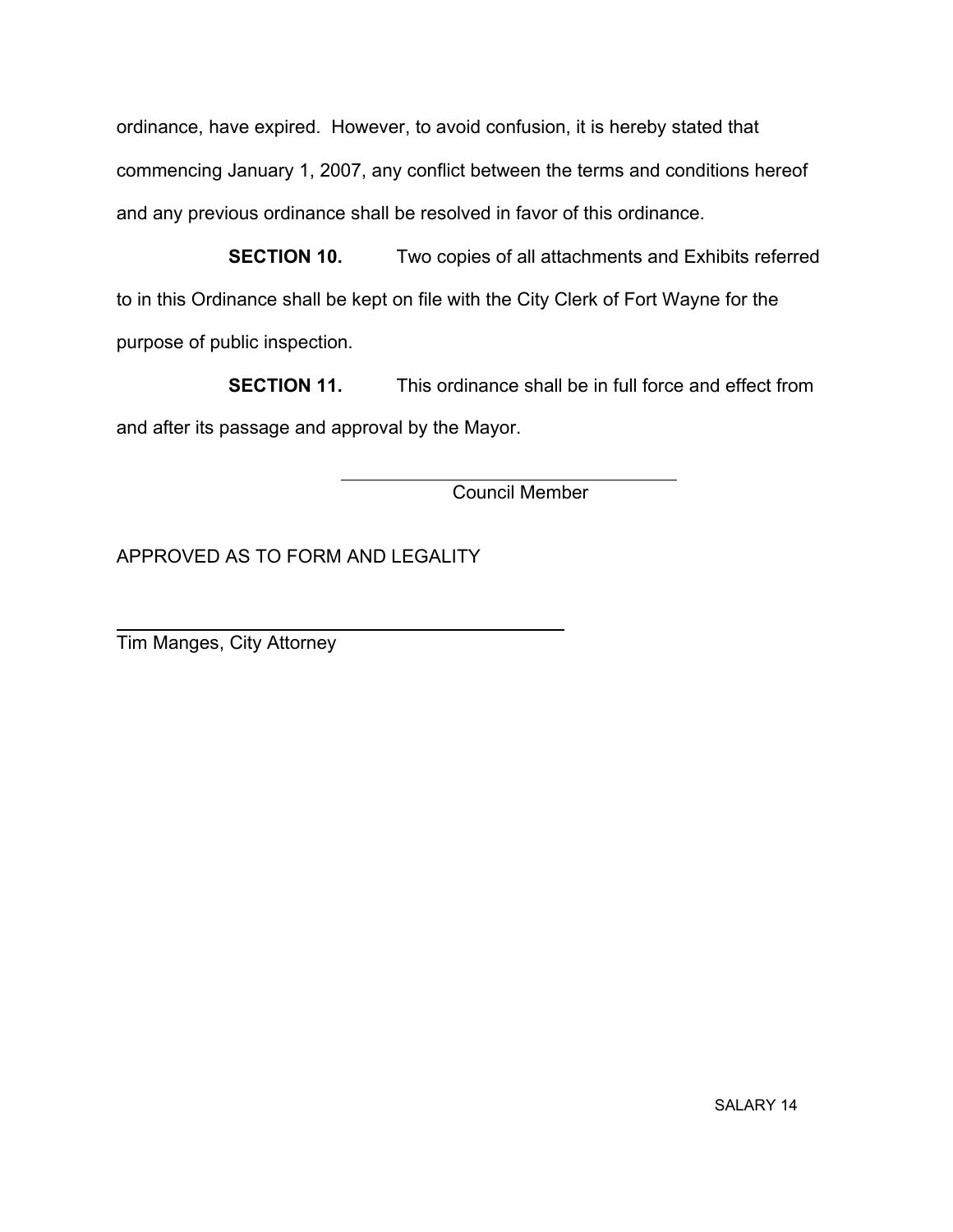# Memorandum

To: Members of Common Council

From: Chlo Davie, Director of Human Resources

Date: 08/23/06

Re: 2007 Civil City and City Utilities Salary Ordinance

The following is a summary of changes for the 2007 Civil City and City Utilities Salary Ordinance. (Please follow along with the provided redline and clean copies.)

Change all applicable dates throughout the document to 2007. Under SECTION 12: change the second sentence to read "Such salary ordinances have a duration of one year and thus, with the exception of the 2006 salary ordinances, have expired."

#### SECTION 3:

#### CITY CLERK'S OFFICE

- Delete Administrative Assistant title (A, Administrative) (page R 2, C 2).
- Change title of Chief Deputy Clerk (F, Supervisor) to Deputy Clerk (F, Supervisor) (page R 2, C 2).
- Change title of Violations Clerk (A, Administrative) to Receptionist/Clerk (A, Administrative) (page R 2, C 2).

#### CITY UTILITIES

#### Account Services Group

• Change department title of Account Services Group to Financial Services Group (page R 2,  $C$  2).

#### COMMUNITY DEVELOPMENT

#### Community Development Administration

• Delete Fiscal Manager title (G, Manager) (page R 3, C 3).

#### Housing and Neighborhood Development Services

• Change department title of Housing and Neighborhood Development Services (HANDS) to Office of Housing and Neighborhood Services (OHNS) (page R 3, C 3).

#### Redevelopment

• Add title Community Development Manager (G, Manager) (page R 4, C 4).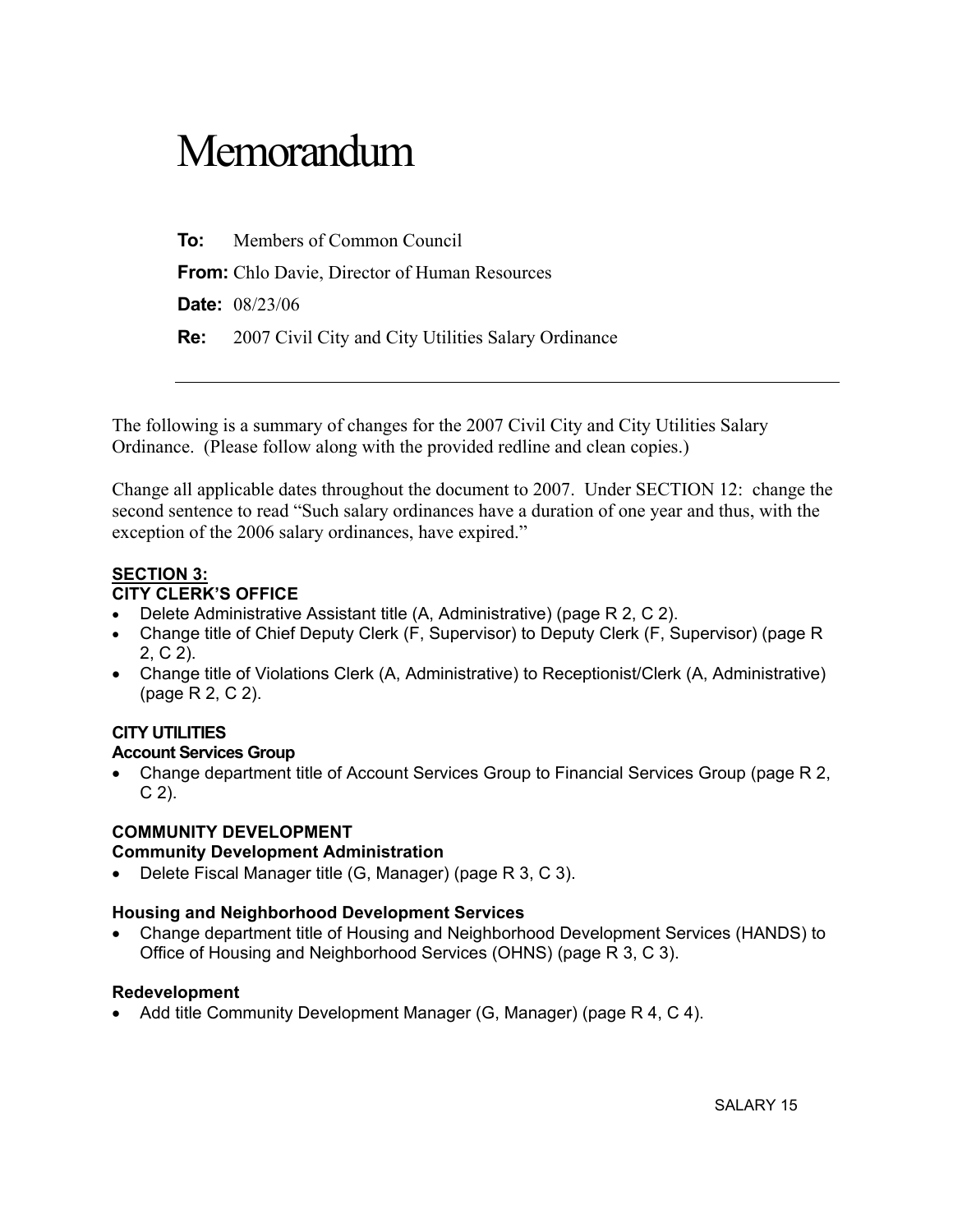#### FINANCE AND ADMINISTRATION

#### Risk Management

- Delete title Executive Secretary/Receptionist (A, Administrative) (page R 4, C 4).
- Add title Risk Management Specialist (B, Paraprofessional) (page R 4, C 4).
- Change Grid Classification of Safety Claims/Investigator from Paraprofessional (B) to Professional (E) (page R 4, C 4).

#### MAYOR'S OFFICE

#### Information Systems

• Add title iTeam Coordinator (E, Professional) (page R 5, C 5).

#### Mayor's Office

- Delete title Executive Secretary (A, Administrative) (page R 5, C 5).
- Add title City Services Specialist (E, Professional) (page R 5, C 5).

#### Metro Human Relations Commission

- Delete title Investigator/Intake Administrator (B, Paraprofessional) (page R 6, C 5).
- Add title Staff Attorney (H, Director) (page R 6, C 5).

#### PARKS AND RECREATION

- Add title Deputy Director (H, Director) (page R 6, C 6).
- Delete title Community Involvement Specialist (E, Professional) (page R 6, C 6).
- Delete title Executive Secretary (A, Administrative) (page R 6, C 6).
- Delete title Executive Secretary/Bookkeeper (A, Administrative) (page R 6, C 6).
- Delete title Special Project Manager (G, Manager) (page R 6, C 6).
- Delete title Youth Program Specialist (E, Professional) (page R 6, C 6).

#### PUBLIC WORKS

#### Street Light Operations

- Add title Supervisor of Street Lighting Warehouse (F, Supervisor) (page R 7, C 7).
- Add title Lighting Foreman (F, Supervisor) (page R 7, C 7).

#### Traffic Engineering

- Delete title Supervisor of Street Lighting Warehouse (F, Supervisor) (page R 7, C 7).
- Add title Supervisor of Traffic Operations (F, Supervisor) (page R 7, C 7).
- Add title Administrative Assistant (A, Administrative) (page R 7, C 7).

#### Transportation Engineering Services

- Add title Assistant City Engineer (H, Director) (page R 7, C 7).
- Change title of PMS Technician to Pavement Management Technician (D, Technician) (page R 7, C 7).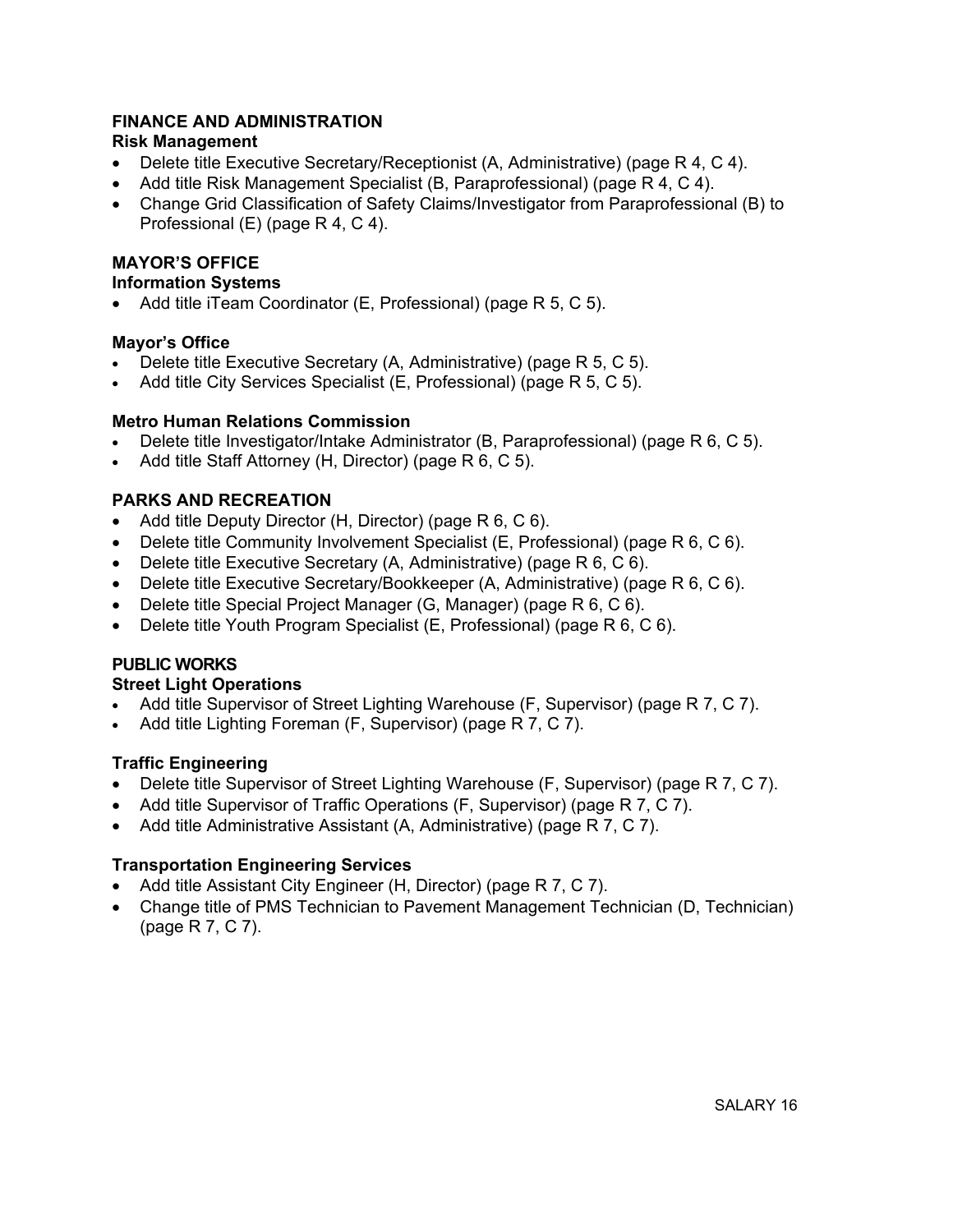#### PART-TIME/SEASONAL/TEMPORARY POSITIONS

#### CITY UTILITIES

#### Account Services Group

• Change department title of Account Services Group to Financial Services Group (page R 7, C 7).

#### COMMUNITY DEVELOPMENT

#### Housing and Neighborhood Development Services (HANDS)

• Change department title of Housing and Neighborhood Development Services (HANDS) to Office of Housing and Neighborhood Services (OHNS) (page R 8, C 8).

#### PARKS AND RECREATION

- Add title Eco Adventure Camp Supervisor (K, Part-Time/Seasonal) (page R 9, C 9).
- Add title Eco Adventure Camp Counselor (K, Part-Time/Seasonal) (page R 9, C 9).
- Add title Eco Adventure Camp Before/After Care (K, Part-Time/Seasonal) (page R 9, C 9).
- Change title of Hurshtown Manager (K, Part-Time/Seasonal) to Hurshtown Supervisor (K, Part-Time/Seasonal) (page R 9, C 9).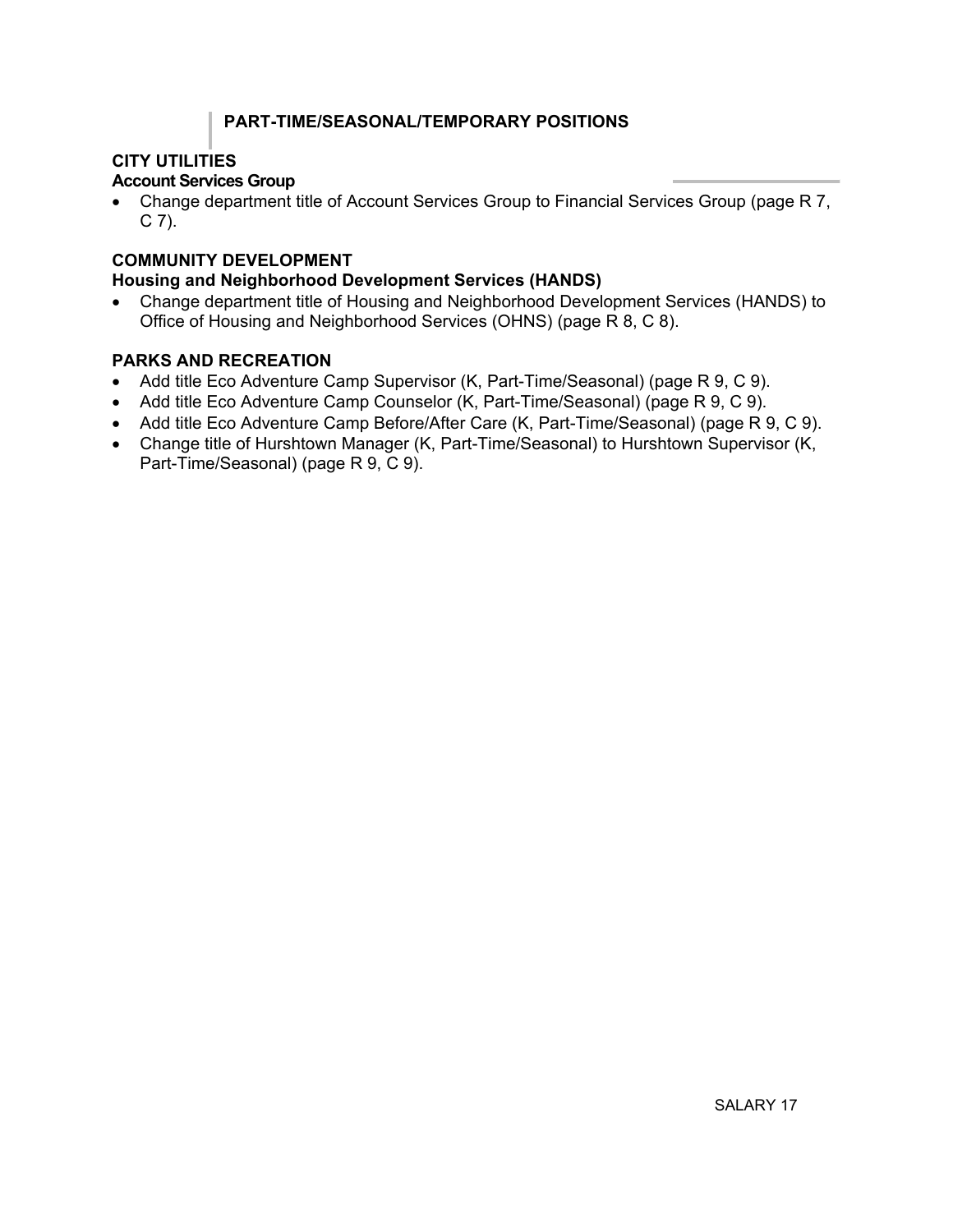#### BILL NO. S-06-09-

#### SPECIAL ORDINANCE NO. S-

AN ORDINANCE fixing the salaries of each and every appointed officer, employee, deputy assistant, departmental and institutional head of the Civil City and City Utilities of the City of Fort Wayne, Indiana for the year 2007

 WHEREAS, the Mayor and the Common Council of the City of Fort Wayne, Indiana, have according to the powers outlined in IC 36-4-7-3 and IC 36-8-3-3(d) assigned to each employee of the Civil City of Fort Wayne and of City Utilities of Fort Wayne a Job Class under the City Classification System established by Resolution No. R-52-96, which Job Class should accurately reflect the duties and responsibilities of said employees, and

 WHEREAS, the Mayor of the City of Fort Wayne has recommended a maximum salary level for each Job Class should accurately reflect the duties and responsibilities of said employees, and

 WHEREAS, the Clerk of the City of Fort Wayne, the Park Department Board and the Metropolitan Human Relations Commission have recommended Job Class designations for positions within their respective jurisdictions, and

 WHEREAS, the Common Council must assure that salaries reflect the duties and responsibilities assigned to each employee, and to be certain that such salaries are fair and equitable and

 WHEREAS, the funds of such salaries are to be provided for the 2007 City Budget and from City Utilities operating funds and other sources as may be specified by Common Council.

#### NOW THEREFORE, BE IT ORDAINED BY THE COMMON COUNCIL OF THE CITY OF FORT WAYNE, INDIANA:

**SECTION** 1. That all employees of the Civil City of Fort Wayne and of City Utilities, shall be classified by the departments and titles and Job Class herein designated, and that no changes be made in any Job Class without the specific approval of the Common Council except for those brought about by collective bargaining with authorized representatives of City or Utilities employees in accordance with the existing collective bargaining agreements.

**SECTION** 2. That the following Grid is hereby fixed and authorized as a scale for approved Job Class. It shall be the City's policy that no employee shall be paid below the minimum and the maximum will not be exceeded, except for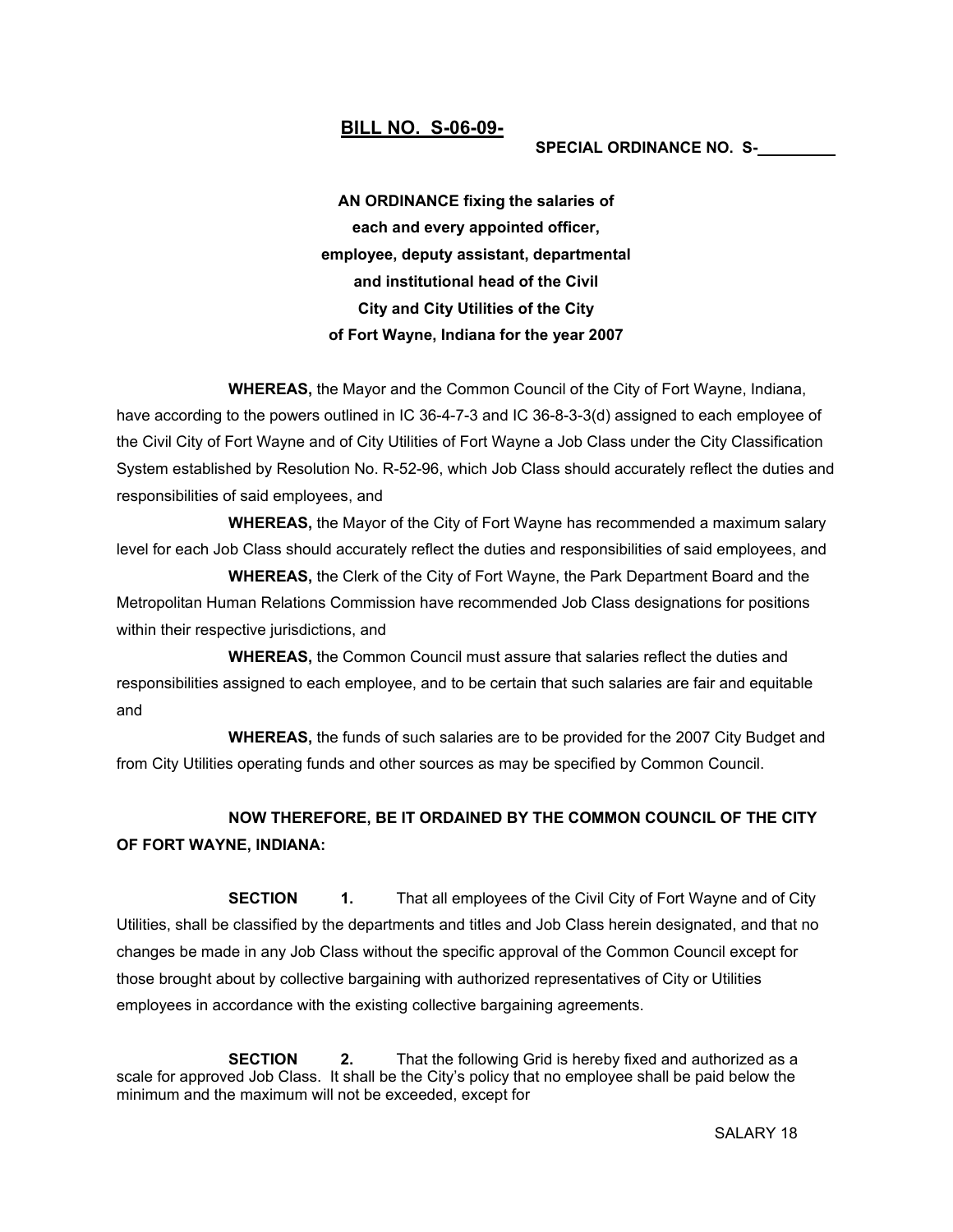approved shift differentials, approved longevity pay, approved overtime pay, approved technical skill pay, approved clothing allowance, approved previously accrued vacation payoff, sick time, FLSA earned compensatory time, approved car allowance or approved productivity and gain sharing bonuses.

#### SEE EXHIBIT "A" ATTACHED HERETO AND MADE A PART HEREOF IN ITS ENTIRETY

This Grid, as reflected on Exhibit "A", is an attempt to maintain an orderly, consistent and competitive pay policy that includes a "bonus" program for superior performance and a "Grid System" that represents the actual market range for the Non-Union positions within City Government and its Utilities. Actual adjustments in salaries within amounts fixed herein by Council will result from Any general increase to the Grid shall only occur should the actual market range for a

Job Class increase considerably and/or

Progression to a level specified in an approved collective bargaining agreement between the City of Fort Wayne and a recognized bargaining unit.

**SECTION** 3. The following is a true and complete listing of all Civil City and City Utilities salaried non-bargaining unit positions by Department, Position Title, and Job Class. It does not include those positions which are specified as part of a bargaining unit having a written economic agreement with the City or Utilities negotiated by the Director of Human Resources and approved by the Common Council.

#### GRID CLASSIFICATION TITLE

#### CITY CLERK'S OFFICE

| F | Supervisor                          | <b>Assistant Chief Deputy</b>       |
|---|-------------------------------------|-------------------------------------|
| F | Supervisor                          | Deputy Clerk                        |
|   | Unclassified-not to exceed \$41,105 | Council Attorney                    |
| F | Supervisor                          | Parking Control Supervisor          |
| A | Administrative                      | Receptionist/Clerk                  |
| E | Professional                        | Research Assistant                  |
| A | Administrative                      | <b>Violations Bureau Specialist</b> |
| в | Paraprofessional                    | Violations Court Administrator      |
|   |                                     |                                     |

#### CITY UTILITIES

#### Financial Services Group

| E | Professional   | Accountant                 |           |
|---|----------------|----------------------------|-----------|
| A | Administrative | Administrative Assistant   |           |
| A | Administrative | Bookkeeper                 |           |
| A | Administrative | <b>Executive Secretary</b> |           |
| G | Manager        | Manager                    |           |
| F | Supervisor     | Supervisor                 | SALARY 19 |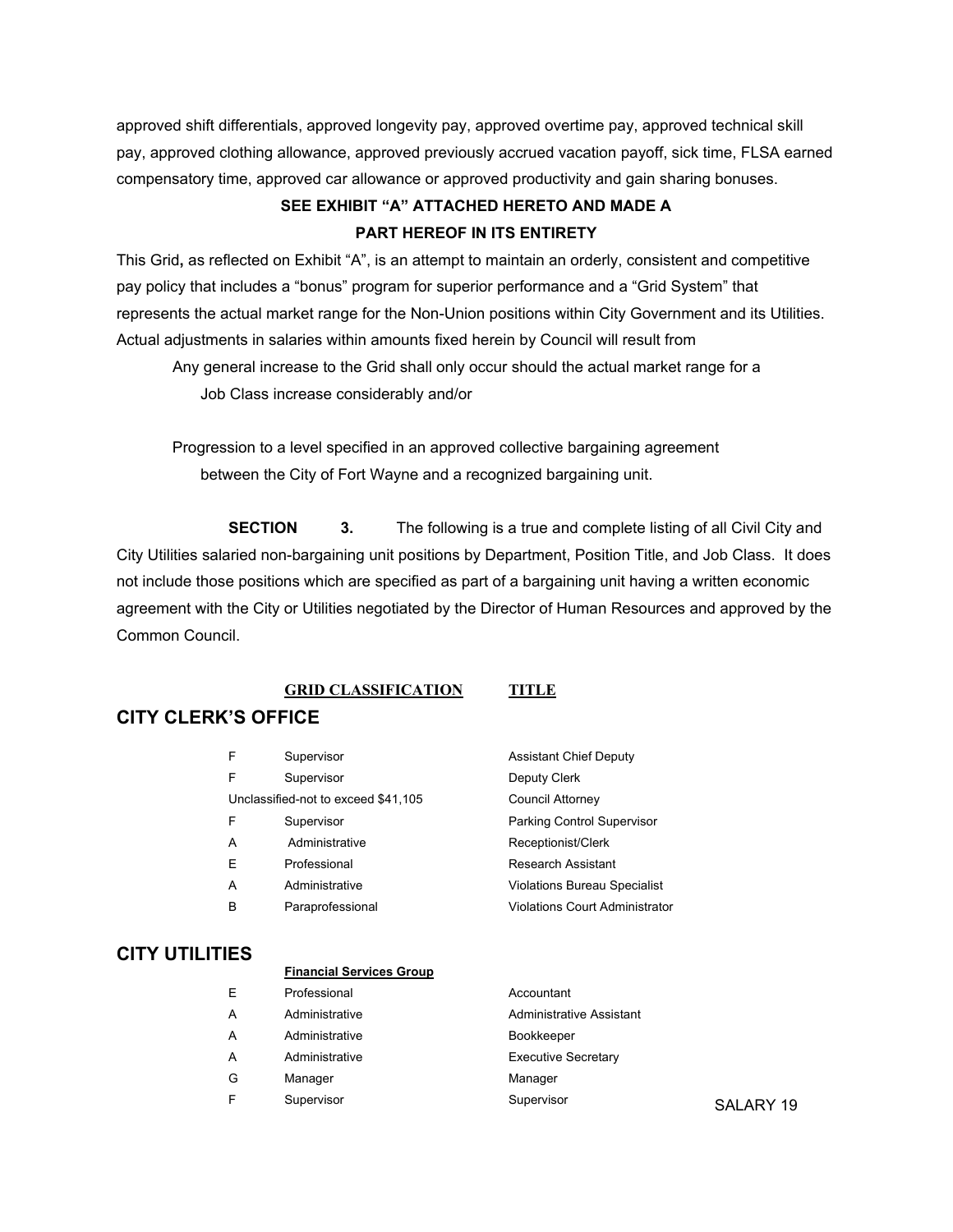#### Maintenance Operations Group

| Administrative<br>Administrative Assistant<br>A   |
|---------------------------------------------------|
| <b>Executive Secretary</b><br>Administrative<br>A |
| Program Manager<br>G<br>Manager                   |
| Superintendent<br>н<br>Director                   |
| Supervisor<br>Supervisor<br>F                     |

#### **Treatment Operations Group**

| Α | Administrative  | Accountant/Bookkeeper      |
|---|-----------------|----------------------------|
| A | Administrative  | Administrative Assistant   |
| E | Professional    | <b>Chief Chemist</b>       |
| Α | Administrative  | <b>Executive Secretary</b> |
| G | Manager         | Program Manager            |
| н | <b>Director</b> | Superintendent             |
| F | Supervisor      | Supervisor                 |
| A | Administrative  | Lead Gatekeeper            |
|   |                 |                            |

#### Utility Administration

| A | Administrative | Administrative Assistant          |
|---|----------------|-----------------------------------|
| н | Director       | <b>City Utilities Controller</b>  |
| н | Director       | Associate City Attorney           |
| A | Administrative | <b>Executive Secretary</b>        |
| Ε | Professional   | <b>Public Information Officer</b> |
| G | Manager        | <b>Utility Services Manager</b>   |
|   |                |                                   |
|   |                |                                   |

#### Water Resources Group

| A | Administrative | Administrative Assistant            |
|---|----------------|-------------------------------------|
| н | Director       | Associate Dir. For Engineering      |
| A | Administrative | <b>Executive Secretary</b>          |
| н | Director       | Manager of Engineering              |
| G | Manager        | Program Manager                     |
| G | Manager        | <b>Assistant Manager</b>            |
| E | Professional   | Water Quality Regulatory Compliance |
|   |                | Specialist                          |

#### COMMUNITY DEVELOPMENT

#### Community Development Administration

| A | Administrative  | Administrative Assistant                   |
|---|-----------------|--------------------------------------------|
| Е | Professional    | <b>Community Development Specialist</b>    |
| G | Manager         | <b>Community Development Administrator</b> |
|   | Executive       | Director Community Development Division    |
| Е | Professional    | <b>Financial Accountant</b>                |
| н | <b>Director</b> | Deputy Director of Community Development   |
| G | Manager         | <b>Community Development Manager</b>       |
| Н | <b>Director</b> | Director of Planning                       |
|   |                 |                                            |

#### Office of Housing and Neighborhood Services (OHNS)

|   | Administrative | Administrative Assistant            |
|---|----------------|-------------------------------------|
| G | Manager        | Community Development Manager       |
| G | Manager        | Community Development Administrator |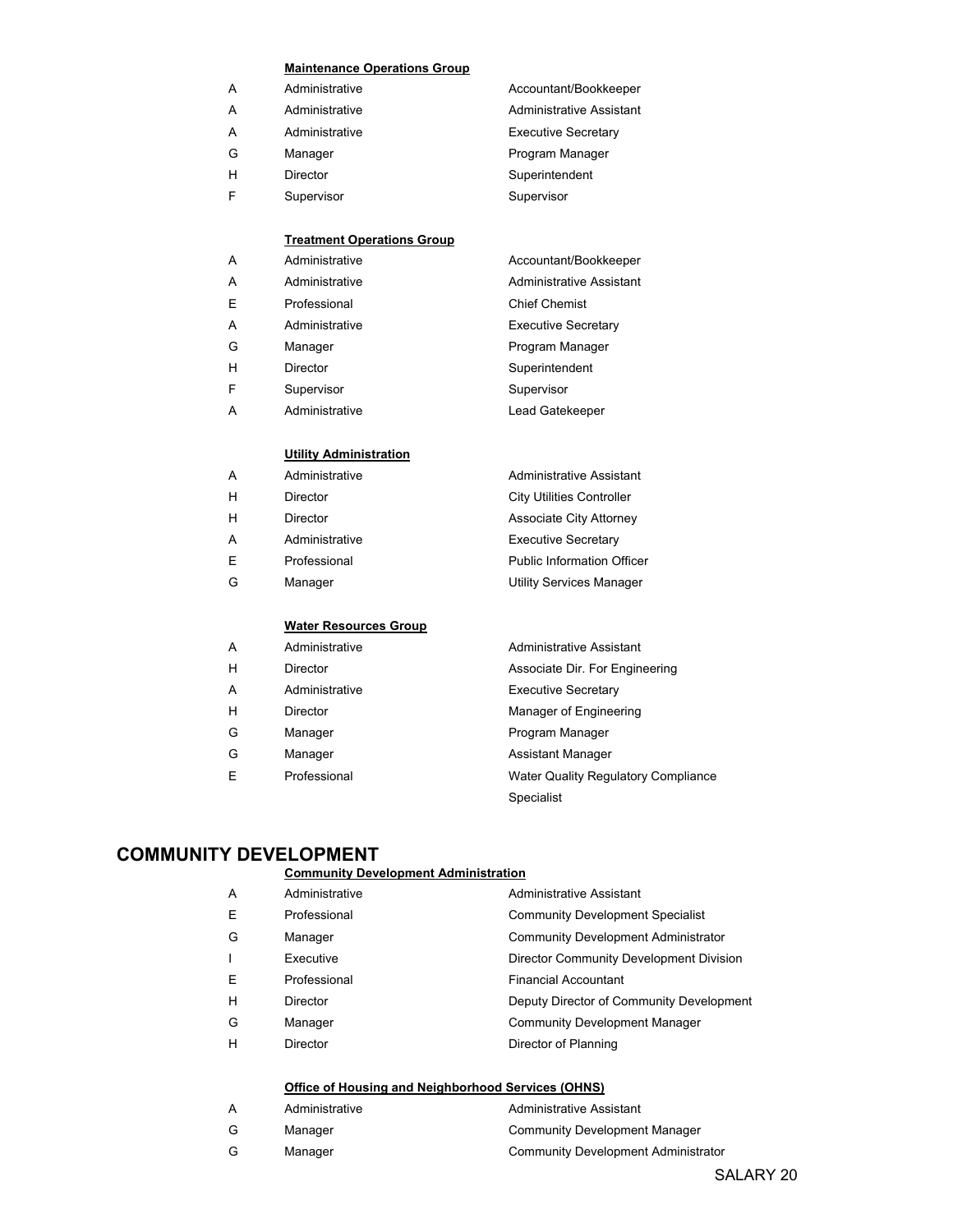E Professional **E** Professional **Community Development Specialist** 

#### **Redevelopment**

| A | Administrative | Administrative Assistant                |
|---|----------------|-----------------------------------------|
| G | Manager        | Community Development Administrator     |
| G | Manager        | <b>Community Development Manager</b>    |
| н | Director       | Director of Redevelopment               |
| F | Professional   | <b>Community Development Specialist</b> |

#### FINANCE AND ADMINISTRATION

| A | Administrative | <b>Accounting Clerk/Receptionist</b> |
|---|----------------|--------------------------------------|
| G | Manager        | <b>Accounting Manager</b>            |
| A | Administrative | Administrative Assistant             |
| н | Director       | Deputy Controller                    |
|   | Executive      | Director of Finance & Administration |
|   |                | <b>Division</b>                      |
| E | Professional   | <b>Financial Accountant</b>          |
| Е | Professional   | Senior Financial Accountant          |
| F | Supervisor     | <b>Accounting Supervisor</b>         |

#### Payroll Services

|    | Professional | Payroll Accountant          |
|----|--------------|-----------------------------|
| G  | Manager      | Payroll Manager             |
| ь. | Professional | <b>Payroll Practitioner</b> |

Property Manager

Purchasing Supervisor

**Administrative Assistant** Risk Management Specialist

Safety Claims/Investigator

Quality Enhancement Manager

Risk Manager

**Buyer/Information Management** Director of Purchasing Services **Executive Clerical Assistant Administrative Assistant** 

Senior Buyer Bid Specialist/Buyer

#### Property Management

| Manager        | Property Manager                |
|----------------|---------------------------------|
| Administrative | <b>Administrative Assistant</b> |

#### Purchasing Services

| F | Supervisor       |
|---|------------------|
| В | Paraprofessional |
| В | Paraprofessional |
| А | Administrative   |
| н | Director         |
| А | Administrative   |
| А | Administrative   |
|   |                  |

#### Risk Management

| А | Administrative   |
|---|------------------|
| в | Paraprofessional |
| G | Manager          |
| Е | Professional     |

#### MAYOR'S OFFICE

|   | <b>Human Resources</b> |                              |
|---|------------------------|------------------------------|
|   | Executive              | Director of Human Resources  |
| G | Manager                | Labor Relations Manager      |
| G | Manager                | Professional Development and |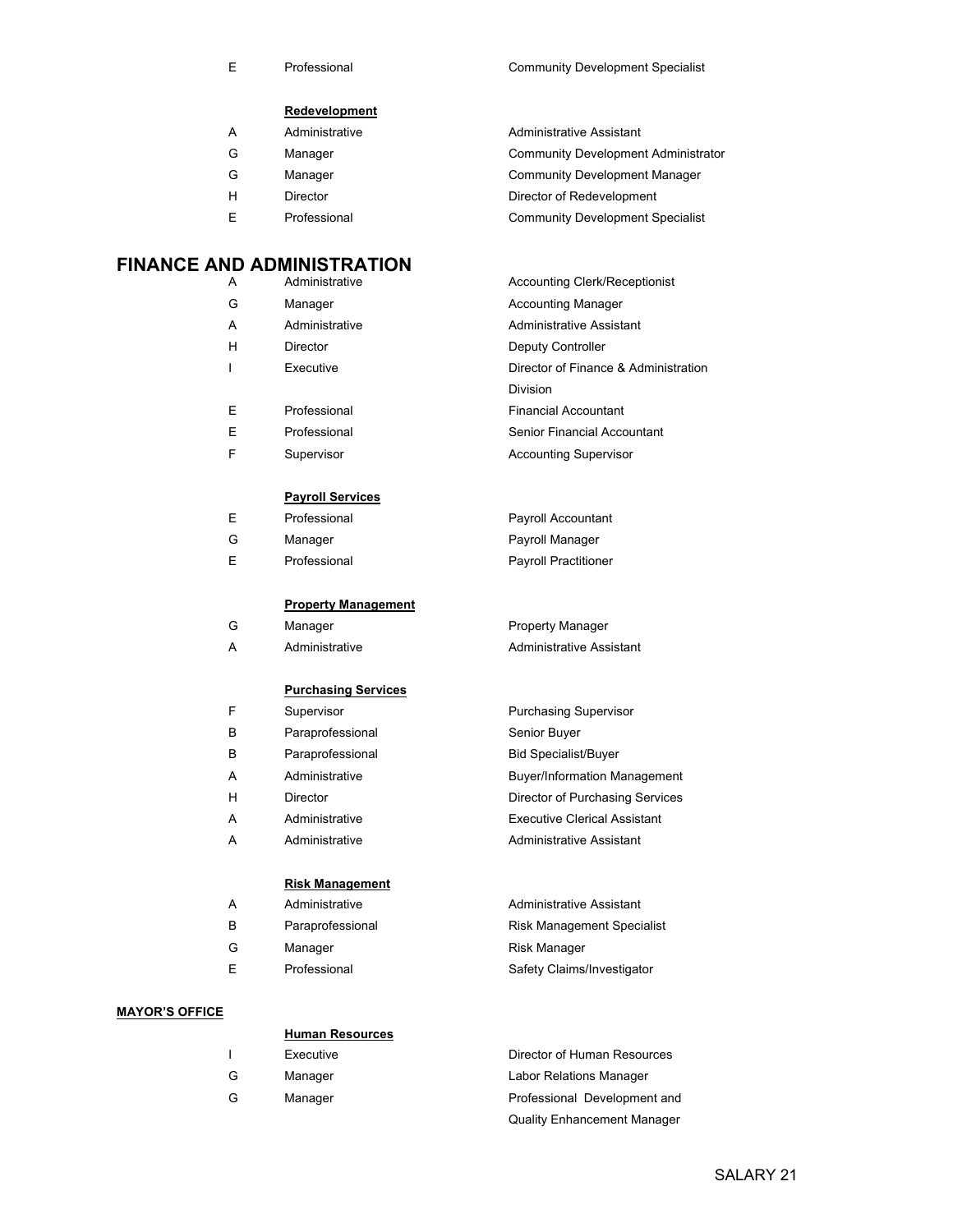|                                         | E | Professional                    | Professional Development and                                          |
|-----------------------------------------|---|---------------------------------|-----------------------------------------------------------------------|
|                                         |   |                                 | <b>Quality Enhancement Coordinator</b>                                |
|                                         | E | Professional                    | Staffing and Recruitment Coordinator                                  |
|                                         | E | Professional                    | Human Resources Generalist                                            |
|                                         | B | Paraprofessional                | Staffing and Recruitment Specialist                                   |
|                                         | B | Paraprofessional                | Professional Development and Quality                                  |
|                                         |   |                                 | <b>Enhancement Specialist</b>                                         |
|                                         | Α | Administrative                  | Human Resources Receptionist/Encoder                                  |
|                                         | G | Manager                         | Benefits and Employee Communications                                  |
|                                         |   |                                 | Manager                                                               |
|                                         | B | Paraprofessional                | <b>Benefits Specialist</b>                                            |
|                                         |   |                                 |                                                                       |
|                                         |   | <b>Information Systems</b>      |                                                                       |
|                                         | L | Executive                       | Chief Technology Officer/Chief Information Officer                    |
|                                         | E | Professional                    | Webmaster/Graphic Designer/PIO Officer                                |
|                                         | E | Professional                    | iTeam Coordinator                                                     |
|                                         |   |                                 |                                                                       |
|                                         |   | <b>Internal Audit</b>           |                                                                       |
|                                         | H | <b>Director</b>                 | Director of Internal Audit                                            |
|                                         | E | Professional                    | <b>Staff Auditor</b>                                                  |
|                                         |   |                                 |                                                                       |
|                                         |   | <b>Law Department</b>           |                                                                       |
|                                         | H | Director                        | Associate City Attorney                                               |
|                                         | L | Executive                       | <b>City Attorney</b>                                                  |
|                                         | Α | Administrative                  | Legal Research/ Administrative Assistant                              |
|                                         |   |                                 |                                                                       |
|                                         |   | Mayor's Office                  |                                                                       |
|                                         | A | Administrative                  | Administrative Assistant                                              |
|                                         | L | Executive                       | Deputy Mayor                                                          |
|                                         | Α | Administrative                  | Receptionist                                                          |
|                                         | E | Professional                    | <b>City Services Specialist</b>                                       |
|                                         |   |                                 |                                                                       |
|                                         |   | Neighborhood/Citizen's Advocate |                                                                       |
|                                         | E | Professional                    | Mayor's Area Advocate                                                 |
|                                         |   |                                 |                                                                       |
|                                         |   | <b>Public Information</b>       |                                                                       |
|                                         | H | <b>Director</b>                 | Director of Public Information                                        |
|                                         | E | Professional                    | <b>Public Information Officer</b>                                     |
|                                         |   |                                 |                                                                       |
| <b>METRO HUMAN RELATIONS COMMISSION</b> | A | Administrative                  | Administrative Assistant                                              |
|                                         | Е | Professional                    | Chief Investigator                                                    |
|                                         | E | Professional                    |                                                                       |
|                                         | H | <b>Director</b>                 | <b>Education and Outreach Specialist</b><br><b>Executive Director</b> |
|                                         | A | Administrative                  |                                                                       |
|                                         | E |                                 | <b>Executive Secretary</b>                                            |
|                                         |   | Professional                    | Investigator                                                          |
|                                         | В | Paraprofessional                | System Administrator                                                  |
|                                         | в | Paraprofessional                | Investigator/Intake Administrator                                     |

#### PARKS AND RECREATION

A Administrative Administrative Assistant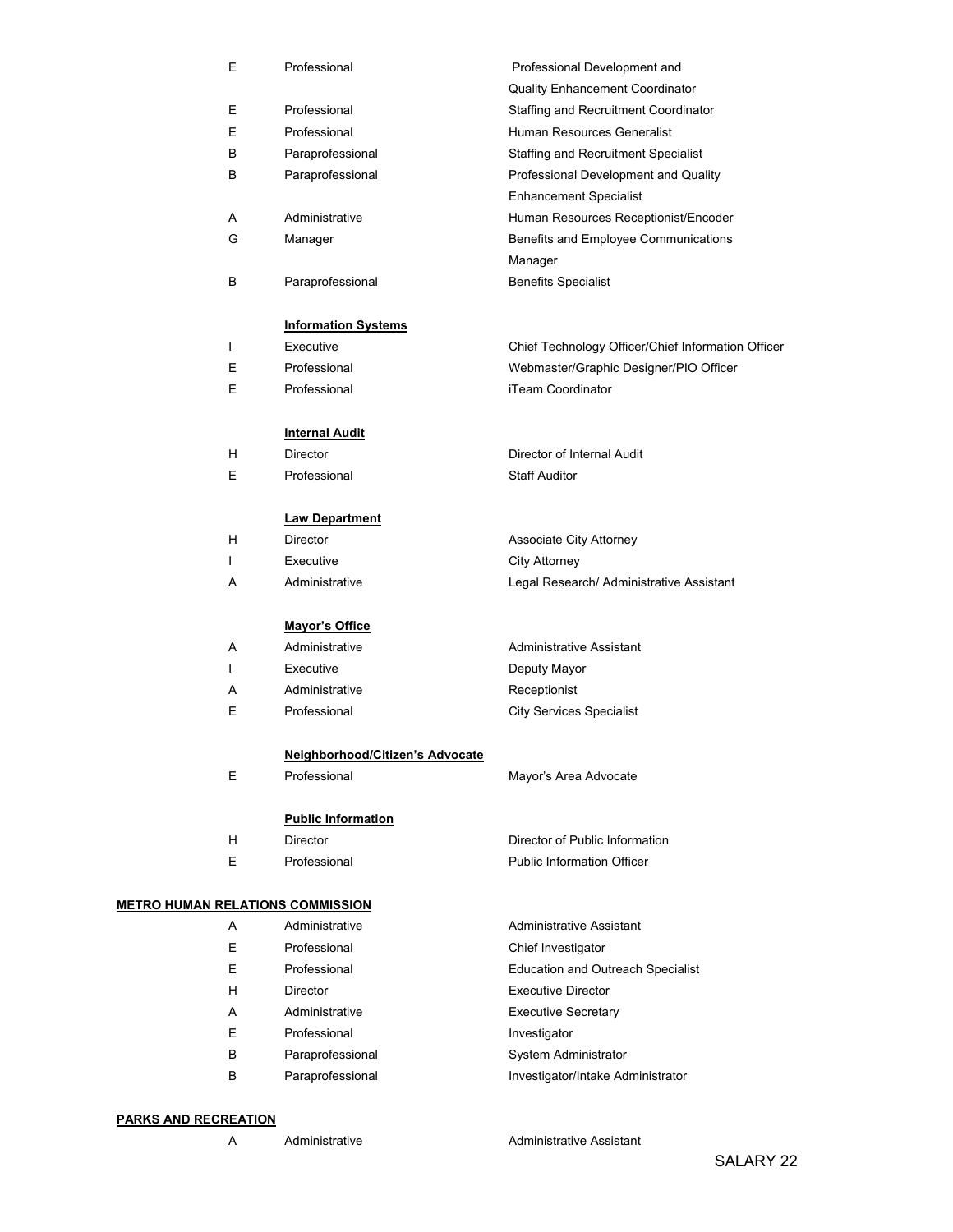| F            | Supervisor      | <b>Assistant Supervisor</b>         |
|--------------|-----------------|-------------------------------------|
| н            | <b>Director</b> | Associate Director                  |
| н            | Director        | Deputy Director                     |
|              | Executive       | Director of Parks and Recreation    |
| Unclassified |                 | Golf Course Pro/Manager             |
| F            | Supervisor      | Golf Green Superintendent           |
| Ε            | Professional    | Assistant Golf Green Superintendent |
| G            | Manager         | Manager                             |
| E            | Professional    | Program Facility Coordinator        |
| D            | Technician      | Project Management Technician       |
| H            | Director        | Superintendent                      |
| F            | Supervisor      | Supervisor                          |
| A            | Administrative  | <b>Support Specialist</b>           |
| G            | Manager         | Landscape Architect                 |

#### PUBLIC WORKS

|   | <b>Transportation Administration and Support</b> |                                             |
|---|--------------------------------------------------|---------------------------------------------|
| А | Administrative                                   | Administrative Assistant                    |
| н | Director                                         | Director of Transportation Administration & |
|   |                                                  | Support                                     |
| G | Manager                                          | <b>Right of Way Permit Engineer</b>         |
|   |                                                  |                                             |

#### Fleet Management Dept.

| <b>Flood Control</b> |                |                                 |
|----------------------|----------------|---------------------------------|
| A                    | Administrative | <b>Administrative Assistant</b> |
| D                    | Technician     | <b>Fleet System Analyst</b>     |
| н                    | Director       | Superintendent                  |

| G | Manager        | <b>Flood Control Manager</b> |
|---|----------------|------------------------------|
| A | Administrative | Administrative Assistant     |
| G | Manager        | Flood Maintenance Manager    |

#### Public Works Administration

| A | Administrative   | Administrative Assistant               |
|---|------------------|----------------------------------------|
|   | Executive        | Associate Director of Public Works and |
|   |                  | <b>Utilities</b>                       |
| В | Paraprofessional | Clerk to Board                         |
|   | Executive        | Director of Public Works and Utilities |
| E | Professional     | <b>Barrett Law Accountant</b>          |
| E | Professional     | Compliance Administrator               |
| E | Professional     | Compliance Officer                     |
| A | Administrative   | <b>Executive Secretary</b>             |
| G | Manager          | Greenway Manager                       |

#### Energy & Environmental Services

| н | Director | Director of Energy & Environmental |  |
|---|----------|------------------------------------|--|
|   |          | Services                           |  |
| G | Manager  | Program Manager                    |  |

#### **Street Department**

|  | Administrative | Administrative Assistant      |
|--|----------------|-------------------------------|
|  | Supervisor     | Assistant Street Commissioner |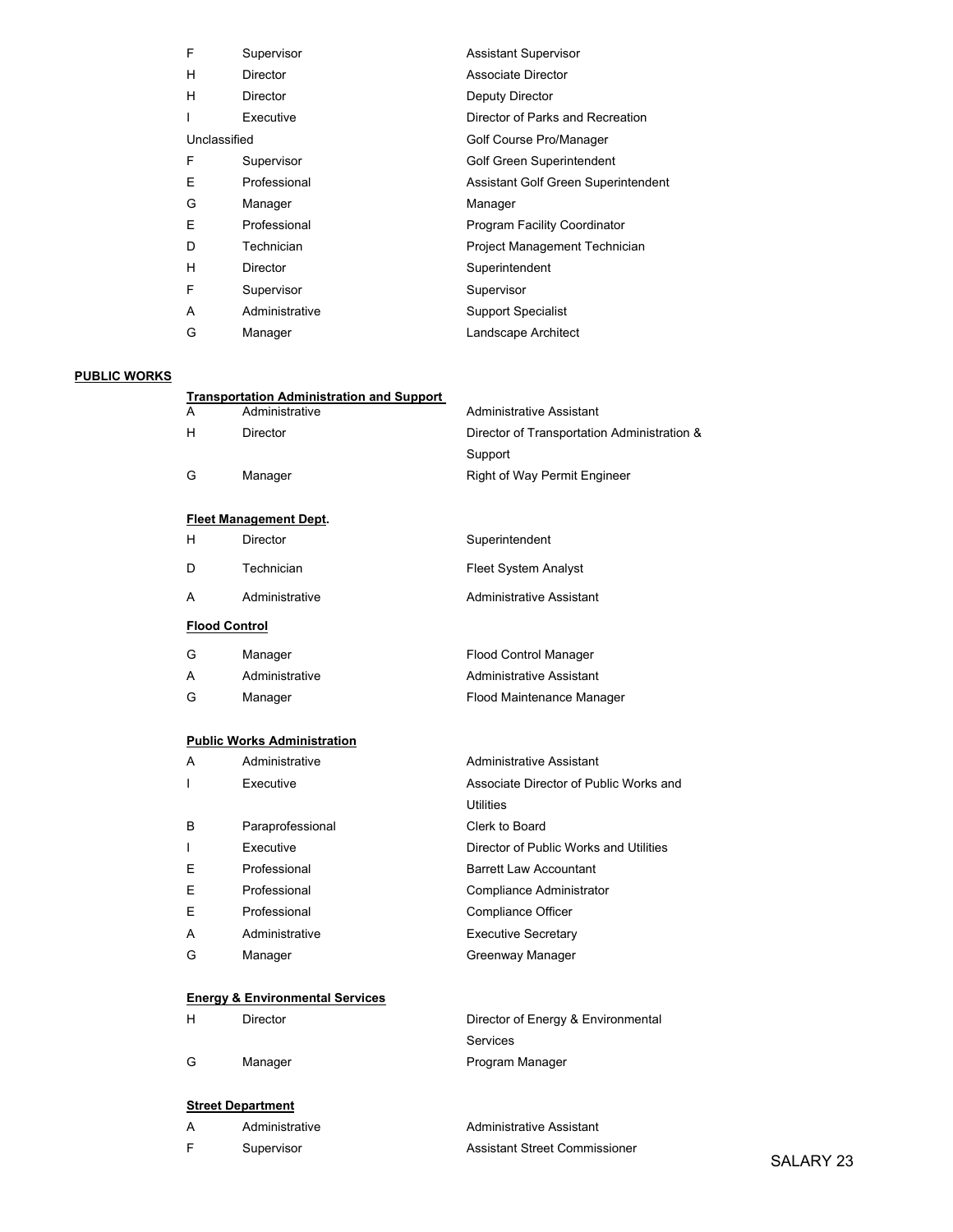| A | Administrative                 | Bookkeeper                              |
|---|--------------------------------|-----------------------------------------|
| H | Director                       | Director of Transportation/ Operations  |
| F | Supervisor                     | General Foreman                         |
|   |                                |                                         |
|   | <b>Street Light Operations</b> |                                         |
| F | Supervisor                     | Supervisor of Street Lighting Warehouse |
| F | Supervisor                     | Lighting Foreman                        |
|   |                                |                                         |
|   | <b>Traffic Engineering</b>     |                                         |
| H | <b>Director</b>                | <b>Traffic Engineer</b>                 |
| F | Supervisor                     | Supervisor of Traffic Operations        |
| F | Supervisor                     | Infrastructure Supervisor               |
| F | Supervisor                     | Sign and Marking Foreman                |
| F | Supervisor                     | Sign and Marking Supervisor             |
| F | Supervisor                     | Signal Foreman                          |
| H | <b>Director</b>                | Director of Traffic Operations          |
| A | Administrative                 | Administrative Assistant                |

# Transportation Engineering

|   | Director   | <b>City Engineer</b>                  |
|---|------------|---------------------------------------|
| н | Director   | <b>Assistant City Engineer</b>        |
| G | Manager    | Manager of Transportation Engineering |
|   |            | Services                              |
|   | Technician | Pavement Management Technician        |
|   |            |                                       |

#### PART-TIME/SEASONAL/TEMPORARY POSITIONS

#### DIVISION/DEPARTMENT

#### **CITY CLERK'S OFFICE**

|   | Part-Time/Seasonal/Temp        | Intern/Seasonal    |
|---|--------------------------------|--------------------|
|   | Regular Part-Time              | Receptionist/Clerk |
| м | Regular Part-Time Professional |                    |

#### CITY UTILITIES

| -------------- |                                     |                                                  |
|----------------|-------------------------------------|--------------------------------------------------|
|                | <b>Financial Services Group</b>     |                                                  |
| J              | Part Time/Seasonal                  | Intern /Seasonal                                 |
|                | Regular Part Time                   | Bookkeeper/Data Entry                            |
|                | Regular Part Time                   | <b>Customer Relations Rep</b>                    |
|                | Regular Part Time                   | <b>Customer Relations Representative/Cashier</b> |
| М              | Regular Part Time                   | Professional                                     |
|                | <b>Maintenance Operations Group</b> |                                                  |
| J              | Part Time/Seasonal                  | Intern/Seasonal                                  |

#### Treatment Operation Group

| Part Time/Seasonal | Gatekeeper      |
|--------------------|-----------------|
| Part Time/Seasonal | Intern/Seasonal |

#### Utility Administration

| Part Time/Seasonal | Clerk/Summer Intern                           |
|--------------------|-----------------------------------------------|
| Part Time/Seasonal | Intern/Seasonal Special Projects              |
| Regular Part Time  | <b>Public Information Executive Secretary</b> |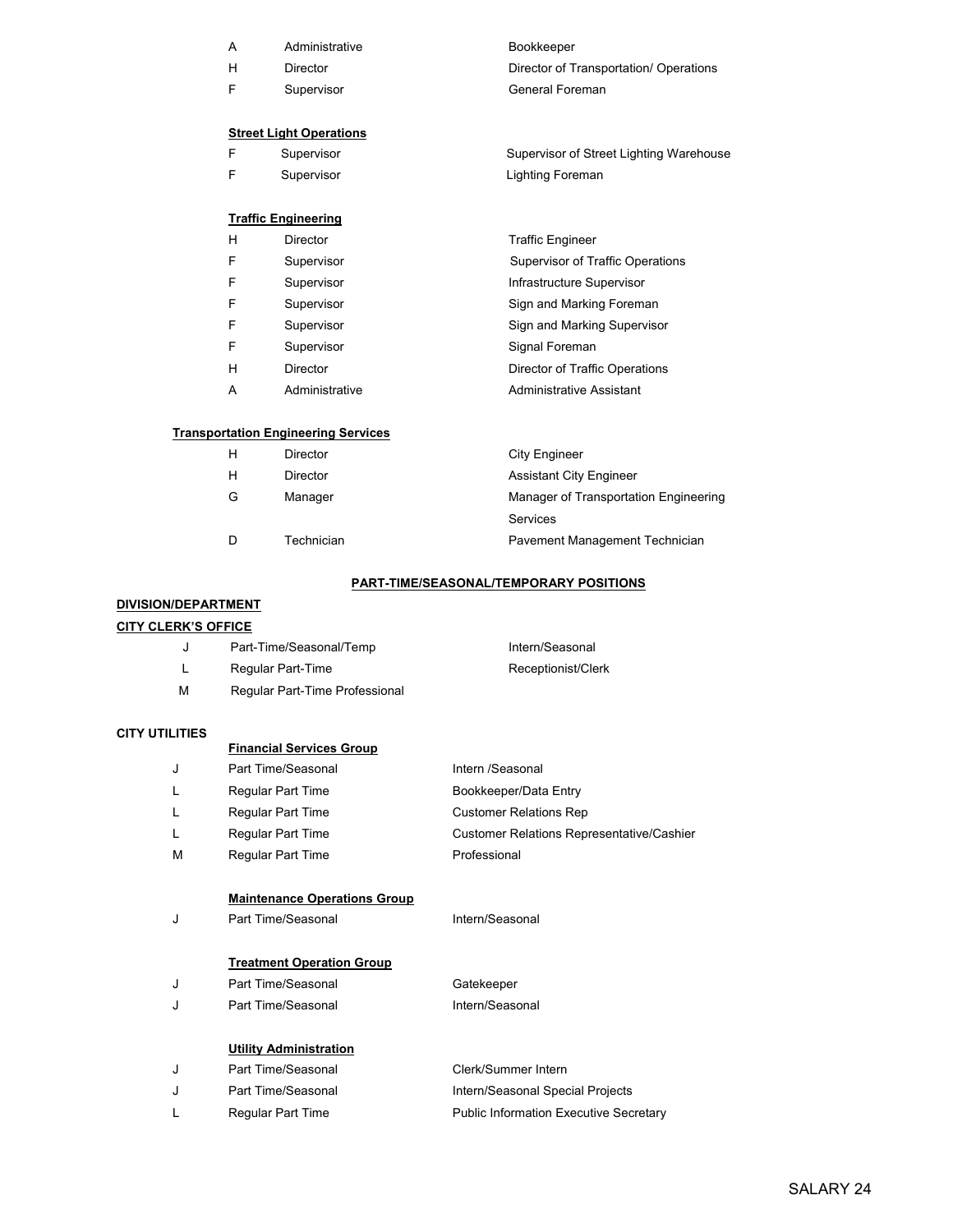| М                                 | Regular Part Time                                                           | Professional                                              |
|-----------------------------------|-----------------------------------------------------------------------------|-----------------------------------------------------------|
| J                                 | <b>Water Resources Group</b><br>Part Time/Seasonal                          | Intern/Seasonal                                           |
|                                   | <b>COMMUNITY DEVELOPMENT</b><br><b>Community Development Administration</b> |                                                           |
| J                                 | Part-Time/Seasonal                                                          | Intern/Seasonal                                           |
| L                                 | Regular Part-Time                                                           | Bookkeeper                                                |
| М                                 | Regular Part Time Professional                                              |                                                           |
|                                   | Redevelopment                                                               |                                                           |
| J                                 | Part-Time/Seasonal                                                          | Intern/Seasonal                                           |
|                                   | Office of Housing and Neighborhood Services (OHNS)                          |                                                           |
| J                                 | Part-Time/Seasonal                                                          | Intern/Seasonal                                           |
| <b>FINANCE AND ADMINISTRATION</b> |                                                                             |                                                           |
| J                                 | Part Time/Seasonal                                                          | Finance & Administration Intern/Seasonal                  |
|                                   | <b>Payroll Services</b>                                                     |                                                           |
| J                                 | Part-Time/Seasonal                                                          | Intern/Seasonal                                           |
| М                                 | Regular Part Time Professional                                              |                                                           |
|                                   | <b>Property Management</b>                                                  |                                                           |
| J                                 | Part-Time/Seasonal                                                          | Intern/Seasonal                                           |
|                                   | <b>Purchasing Services</b>                                                  |                                                           |
| J                                 | Part-Time/Seasonal                                                          | Intern/Seasonal                                           |
|                                   | <b>Risk Management</b>                                                      |                                                           |
| J                                 | Part-Time/Seasonal                                                          | Intern/Seasonal                                           |
| <b>MAYOR'S OFFICE</b>             |                                                                             |                                                           |
| J                                 | Part-Time/Seasonal                                                          | Intern/Seasonal                                           |
|                                   | <b>Internal Audit</b>                                                       |                                                           |
| J                                 | Part-Time/Seasonal                                                          | Intern/Seasonal/Staff Auditor                             |
| М                                 | Regular Part Time Professional                                              |                                                           |
|                                   | <b>Law Dept</b>                                                             |                                                           |
| J                                 | Part-Time/Seasonal                                                          | Intern/Seasonal                                           |
|                                   | <b>Human Resources</b>                                                      |                                                           |
| J                                 | Part-Time/Seasonal                                                          | Intern/Seasonal                                           |
|                                   | <b>Public Information</b>                                                   |                                                           |
| J                                 | Part-Time/Seasonal                                                          | Executive Secretary (Part-time) Public Information Office |
| J                                 | Part-Time/Seasonal                                                          | Intern/Seasonal                                           |
|                                   |                                                                             |                                                           |

Neighborhood Citizen's Advocate SALARY 25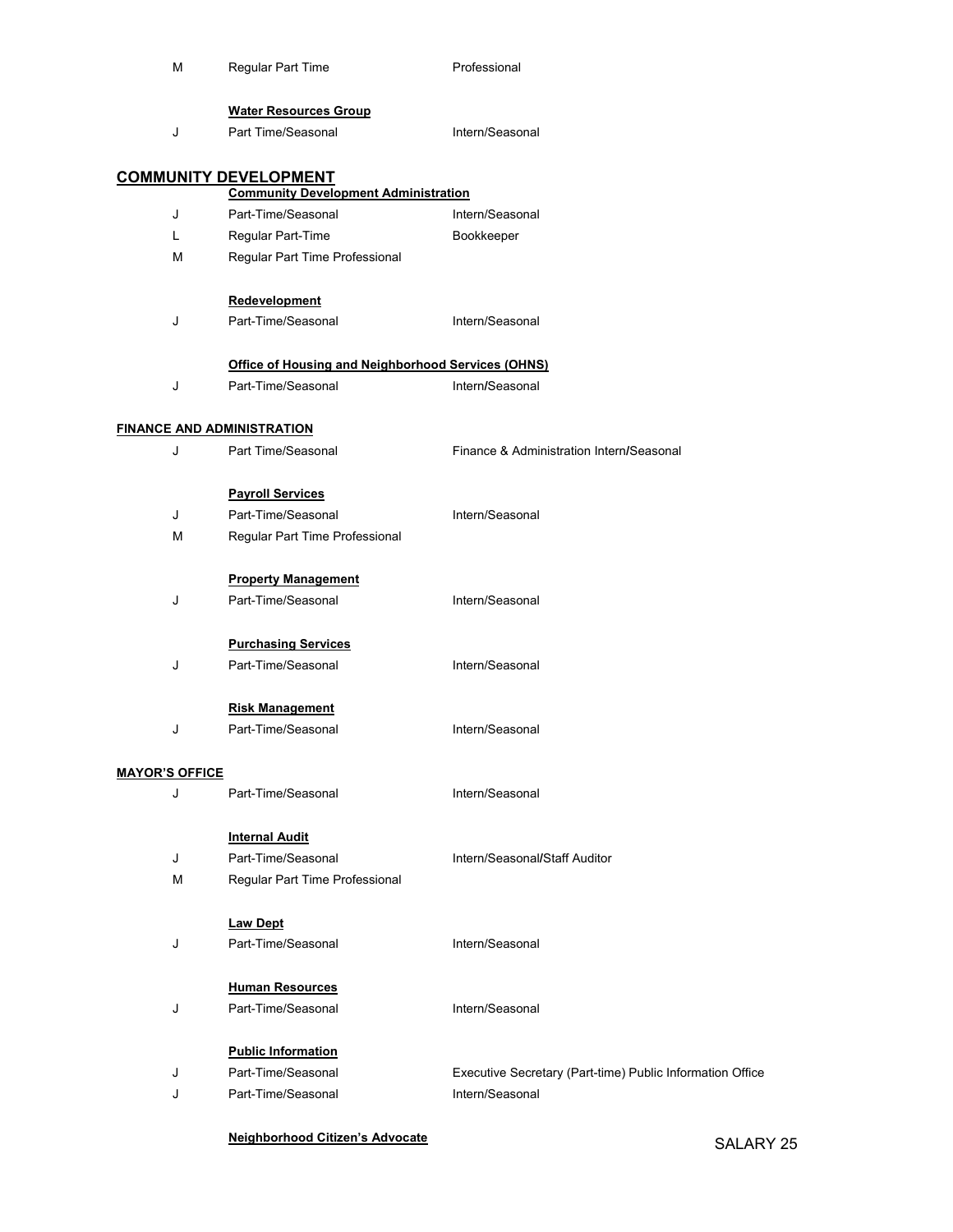#### METRO HUMAN RELATIONS COMMISSION

#### J Part-Time/Seasonal **Intern/Seasonal/Assistant Investigator**

|    | <b>PARKS AND RECREATION</b> |                                             |           |
|----|-----------------------------|---------------------------------------------|-----------|
| K. | Part-Time/Seasonal          | Asst. Golf Pro/Manager                      |           |
| ĸ  | Part-Time/Seasonal          | Aquatic Center Manager                      |           |
| Κ  | Part-Time/Seasonal          | <b>Aquatics Supervisor</b>                  |           |
| Κ  | Part-Time/Seasonal          | <b>Basketball Staff</b>                     |           |
| ĸ  | Part-Time/Seasonal          | Basketball Program Coordinator              |           |
| Κ  | Part-Time/Seasonal          | <b>Building and Grounds Staff</b>           |           |
| ĸ  | Part-Time/Seasonal          | Building Supervisor / McMillen Ice          |           |
| Κ  | Part-Time/Seasonal          | Clerical Staff/Office Assistant             |           |
| Κ  | Part-Time/Seasonal          | Day Camp Assistant Supervisor               |           |
| Κ  | Part-Time/Seasonal          | Day Camp Counselors                         |           |
| Κ  | Part-Time/Seasonal          | Day Camp Supervisor                         |           |
| ĸ  | Part-Time/Seasonal          | Eco Adventure Camp Supervisor               |           |
| Κ  | Part-Time/Seasonal          | Eco Adventure Camp Counselor                |           |
| Κ  | Part-Time/Seasonal          | Eco Adventure Camp Before/After Care        |           |
| Κ  | Part-Time/Seasonal          | Foellinger Theatre Assistant Supervisor     |           |
| Κ  | Part-Time/Seasonal          | <b>Foellinger Theatre Supervisor</b>        |           |
| ĸ  | Part-Time/Seasonal          | <b>Forestry Staff</b>                       |           |
| Κ  | Part-Time/Seasonal          | Golf Course Assistant Greens Superintendent |           |
| Κ  | Part-Time/Seasonal          | Golf Course Cashiers/Starters               |           |
| Κ  | Part-Time/Seasonal          | Golf Course Maintenance                     |           |
| Κ  | Part-Time/Seasonal          | Golf Range Picker                           |           |
| ĸ  | Part-Time/Seasonal          | Hockey Program Director                     |           |
| Κ  | Part-Time/Seasonal          | <b>Horticulture Staff</b>                   |           |
| Κ  | Part-Time/Seasonal          | Hurshtown Attendant                         |           |
| Κ  | Part-Time/Seasonal          | Hurshtown Supervisor                        |           |
| Κ  | Part-Time/Seasonal          | Ice Arena Attendant                         |           |
| ĸ  | Part-Time/Seasonal          | Ice Arena Building Supervisor               |           |
| Κ  | Part-Time/Seasonal          | Ice Arena Staff                             |           |
| ĸ  | Part-Time/Seasonal          | Intern/Seasonal                             |           |
| Κ  | Part-Time/Seasonal          | Johnny Appleseed Campground Supervisor      |           |
| Κ  | Part-Time/Seasonal          | Junior Golf Director                        |           |
| ĸ  | Part-Time/Seasonal          | Landscape Staff                             |           |
| ĸ  | Part-Time/Seasonal          | Learn to Swim Instructor                    |           |
| Κ  | Part-Time/Seasonal          | Life-guards/Substitute Lifeguards           |           |
| Κ  | Part Time/Seasonal          | Lindenwood Staff                            |           |
| Κ  | Part Time/Seasonal          | Lindenwood Supervisor                       |           |
| Κ  | Part-Time/Seasonal          | Maintenance                                 |           |
| Κ  | Part-Time/Seasonal          | Naturalist                                  |           |
| Κ  | Part-Time/Seasonal          | <b>Outdoor Education Coordinator</b>        |           |
| Κ  | Part-Time/Seasonal          | Playground Area Supervisor                  |           |
| Κ  | Part-Time/Seasonal          | Playground Leaders                          |           |
| Κ  | Part-Time/Seasonal          | Playground Staff                            |           |
| Κ  | Part-Time/Seasonal          | Playground Supervisor                       |           |
| Κ  | Part-Time/Seasonal          | Playground/Role-Model Coordinator           |           |
| K. | Part-Time/Seasonal          | Pool Staff (non-certified)                  | SALARY 26 |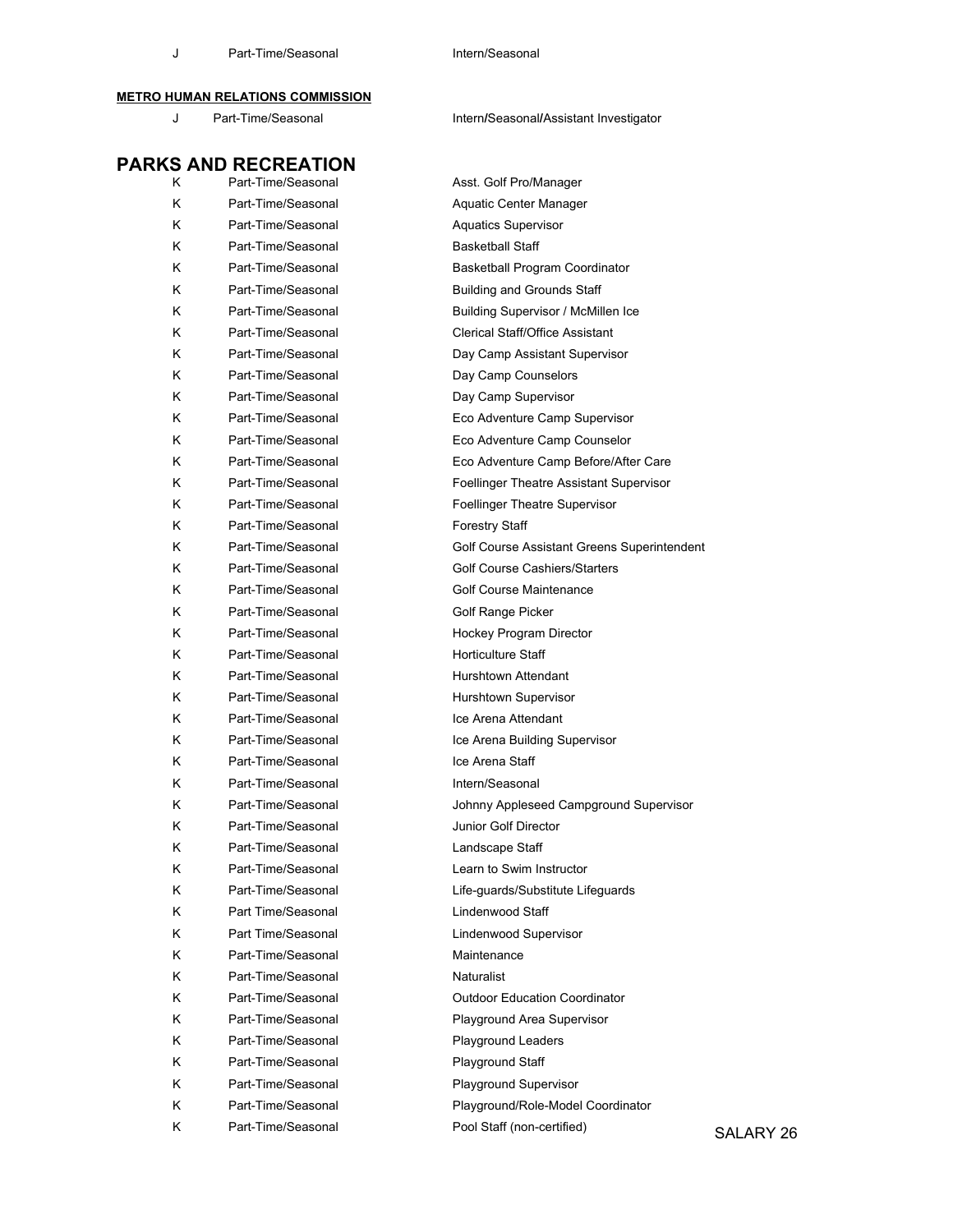| Κ | Part-Time/Seasonal             | Pool - Head Lifeguard                         |
|---|--------------------------------|-----------------------------------------------|
| K | Part-Time/Seasonal             | Pre-School Leaders                            |
| K | Part-Time/Seasonal             | Pre-School Program Supervisors                |
| K | Part-Time/Seasonal             | Pre-School Staff                              |
| K | Part-Time/Seasonal             | <b>Recreation Center Leaders</b>              |
| K | Part-Time/Seasonal             | <b>Recreation Center Staff</b>                |
| K | Part-Time/Seasonal             | <b>Recreation Site Supervisors</b>            |
| K | Part-Time/Seasonal             | Recreation Specialist (Summer Only)           |
| K | Part-Time/Seasonal             | Salomon Farm Camp Staff                       |
| K | Part-Time/Seasonal             | Salomon Farm Camp Supervisor                  |
| K | Part-Time/Seasonal             | Special Events Coordinator                    |
| K | Part-Time/Seasonal             | Sports Coordinator                            |
| K | Part-Time/Seasonal             | Sports Instructor-Preschool Sports Specialist |
| K | Part-Time/Seasonal             | Sports Supervisor/Site Supervisor             |
| K | Part-Time/Seasonal             | <b>Tennis Instructors</b>                     |
| K | Part-Time/Seasonal             | Tennis Program Coordinator                    |
| Κ | Part-Time/Seasonal             | Tennis Staff                                  |
| K | Part-Time/Seasonal             | <b>Theatre Attendant</b>                      |
| K | Part-Time/Seasonal             | Theatre Technician                            |
| K | Part-Time/Seasonal             | Volleyball Coordinator                        |
| Κ | Part-Time/Seasonal             | Volleyball Instructors                        |
| K | Part-Time/Seasonal             | Weekend/Evening Receptionist/Host(ess)        |
| K | Part-Time/Seasonal             | Zoo Attendant                                 |
| K | Part-Time/Seasonal             | Zoo Staff                                     |
| K | Part-Time/Seasonal             | Zoo Supervisors                               |
| L | Regular Part-Time              | Clerical                                      |
| Г | Regular Part-Time              | Computer Data Entry/Office Assistant          |
| L | Regular Part-Time              | Foellinger Theatre Manager                    |
| L | Regular Part-Time              | <b>Office Specialist</b>                      |
| L | Regular Part-Time              | Recreation Specialist - Year Round            |
| M | Regular Part Time Professional |                                               |
| Г | Regular Part-Time              | Intern                                        |
| Г | Regular Part-Time              | Ice Arena Attendant                           |
| L | Regular Part-Time              | Marketing Intern                              |
| L | Regular Part-Time              | <b>Recreation Leader</b>                      |
| L | Regular Part-Time              | Weekend/Evening Receptionist Host(ess)        |

#### PUBLIC WORKS

#### Transportation Administration and Support J Part-Time/Seasonal Intern/Seasonal

| М | Regular Part Time Professional                           |                 |
|---|----------------------------------------------------------|-----------------|
| J | <b>Fleet Management</b><br>Part-Time/Seasonal            | Intern/Seasonal |
| J | <b>Flood Control</b><br>Part-Time/Seasonal               | Intern/Seasonal |
|   | <b>Public Works Administration</b><br>Part-Time/Seasonal | Intern/Seasonal |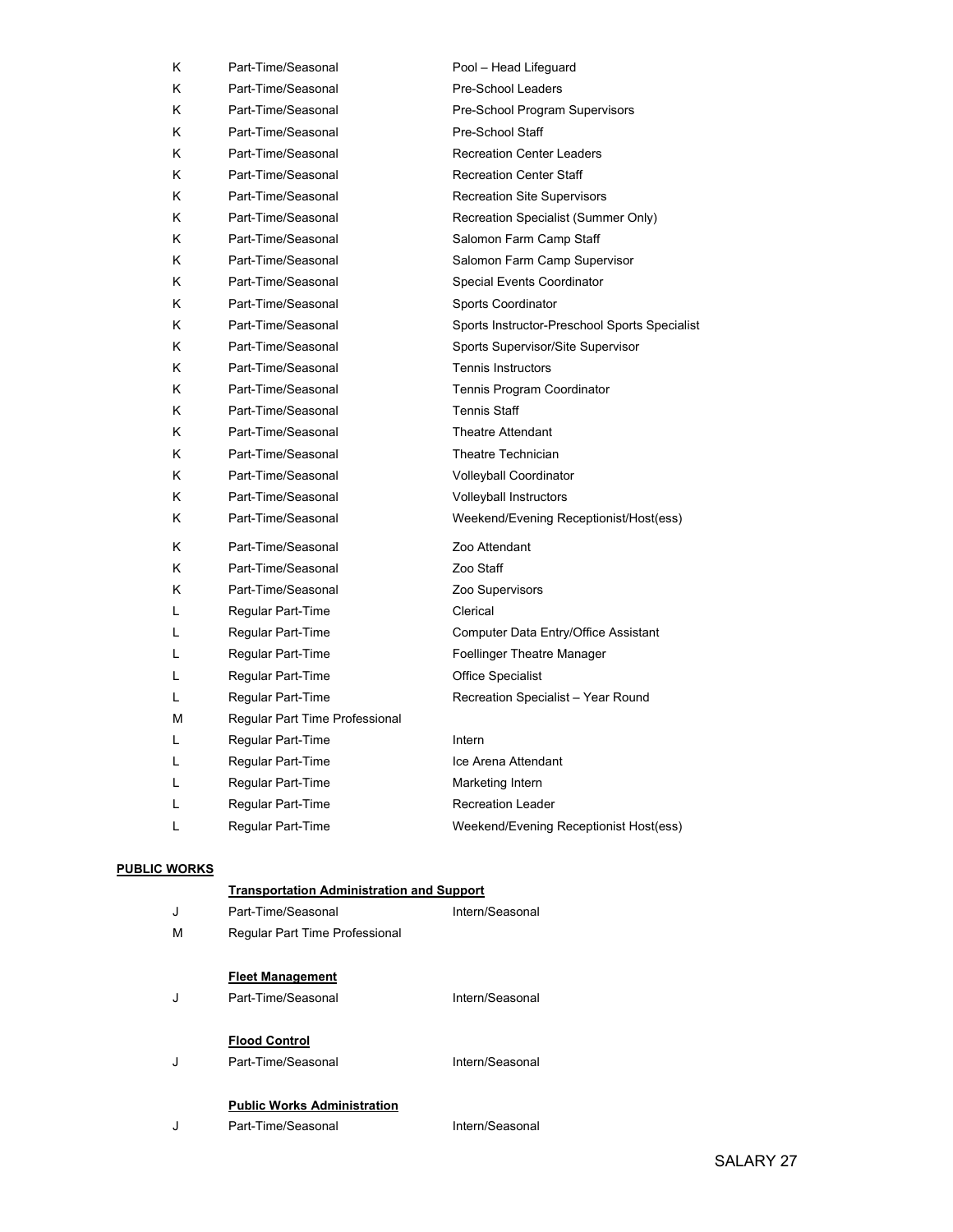|   | <b>Energy &amp; Environmental Services</b> |                                          |  |  |  |  |  |  |  |
|---|--------------------------------------------|------------------------------------------|--|--|--|--|--|--|--|
| J | Part-Time/Seasonal                         | Intern/Seasonal                          |  |  |  |  |  |  |  |
| J | Part-Time/Seasonal                         | Leaf Pick-up Laborer                     |  |  |  |  |  |  |  |
|   |                                            |                                          |  |  |  |  |  |  |  |
|   | <b>Street Department</b>                   |                                          |  |  |  |  |  |  |  |
| J | Part-Time/Seasonal                         | Intern/Seasonal                          |  |  |  |  |  |  |  |
| J | Part-Time/Seasonal                         | Leaf Pick-up Laborer                     |  |  |  |  |  |  |  |
|   |                                            |                                          |  |  |  |  |  |  |  |
|   | <b>Street Light Operations</b>             |                                          |  |  |  |  |  |  |  |
| J | Part-Time/Seasonal                         | Intern/Seasonal                          |  |  |  |  |  |  |  |
|   |                                            |                                          |  |  |  |  |  |  |  |
|   | <b>Traffic Engineering</b>                 |                                          |  |  |  |  |  |  |  |
| J | Part-Time/Seasonal                         | Sign Division Helper (Summer Intern)     |  |  |  |  |  |  |  |
| J | Part-Time/Seasonal                         | Signal Division Helper (Summer Intern)   |  |  |  |  |  |  |  |
| J | Part-Time/Seasonal                         | Traffic Counter (Summer Intern/Seasonal) |  |  |  |  |  |  |  |
|   |                                            |                                          |  |  |  |  |  |  |  |
|   | <b>Transportation Engineering Services</b> |                                          |  |  |  |  |  |  |  |
| J | Part-Time/Seasonal                         | Clerical Aide (Intern)                   |  |  |  |  |  |  |  |

### J Part-Time/Seasonal Intern/Seasonal J Part-Time/Seasonal Seasonal Field Employee J Part-Time/Seasonal Seasonal Seasonal Office Employee

 SECTION. 4. Pursuant to State Statute economic conditions must be approved by the Common Council. Such economic conditions include, but are not limited to, base pay and monetary fringe benefits. These matters will be negotiated by and between the City and the appropriate bargaining unit for the year 2007. Upon conclusion of such negotiations the appropriate Ordinances shall be submitted to the Common Council for approval.

**SECTION.** 5. Moving Expenses for new employees that fall under Grid Classes D, E, F, G, H, and I moving into Allen County may be reimbursed up to a maximum of \$5,000 with the approval of the Human Resources Director. The new employee shall pay for all expenses up front and will present receipts for reimbursement. If the new employee leaves the employment of the City of Fort Wayne within a three year period of time, they will pay back the original cost of the move.

 SECTION 6. In addition to the compensation for positions listed herein the City shall contribute 3% of employees' salary to the Public Employees Retirement Fund (PERF).

**SECTION** 7. That, in addition to the compensation provided for herein: The City of Fort Wayne Law Department shall receive not more than \$6,500 for services performed in connection with the operations of the municipally owned utilities pursuant to I.C. 36-4-74 which additional compensation shall be paid from the revenues of the appropriate utility or function. The City of Fort Wayne Law Department shall also receive an additional sum not to exceed \$13,000 for services provided in connection with the City Self-Insurance Program involving matters not in litigation.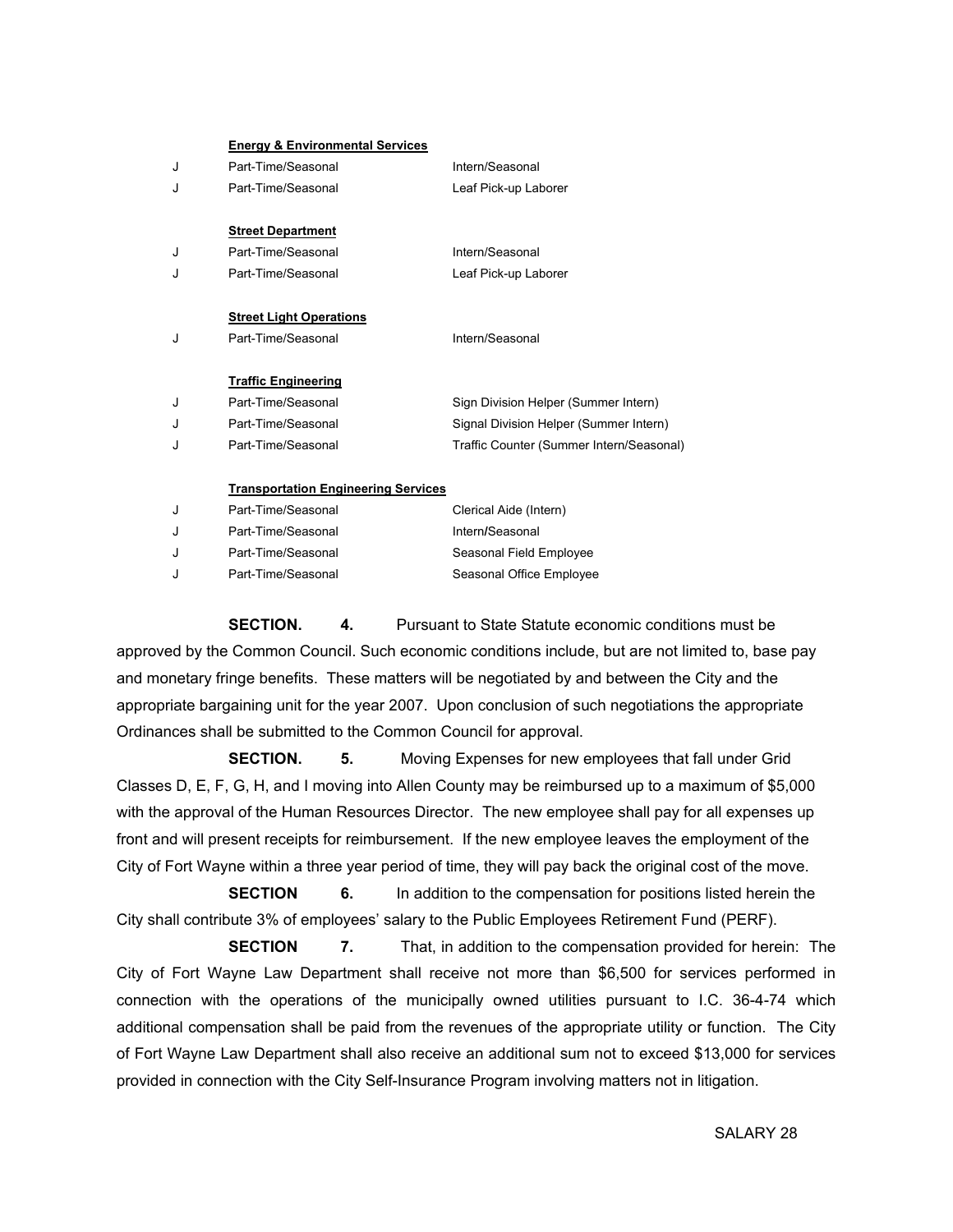That, in addition, the following legal services are recognized as extraordinary services and shall entitle the City of Fort Wayne Law Department performing such services to charge respective departments additional compensation at the rate of 120% of the hourly compensation of the classified City Attorney or Associate City Attorney performing such services, or such other appropriate compensation as determined by the Board of Public Works:

- A.) Bond issues and related financial matters, including Bond issues related to the Economic Development Commission where the fees for said issues is paid by the Bond applicant.
- B.) Annexation litigation following the filing of a remonstrance.
- C.) Condemnation litigation following the filing of exceptions to the appraisers' report.
- D.) All matters relating to defense of claims against the Fort Wayne Police Department following the filing of a complaint.
- E.) All matters involving a challenge to the constitutionality of any act or omission by the City or one of its employees following the filing of a complaint in court.
- F.) All matters relating to intervention in utility rate cases following the filing of a petition of a petition to intervene, or other appearances before the Indiana Utility Regulatory Commission (I.U.R.C.).
- G.) All matters relating to litigation where the amount in controversy exceeds \$50,000, following the filing of a complaint in court.
- All matters relating to litigation where any recovery against the City or its employees would be paid from the City's Self-Insurance Fund.
- All matters involving collective bargaining arbitration.
- Matters relating to the Fort Wayne Redevelopment Commission covered by a separate contract.

 Any and all payments to be made hereunder for extraordinary services shall be subject to the final approval by the City Controller. Nothing in this agreement shall prevent the use of other attorneys or firms to perform extraordinary services, subject, however, to the provisions of I.C. 36-4-9-12.

**SECTION** 8. From and after the first day of January, 2007 all appointed officers, employees, deputies, assistants, departmental and institutional heads of the Civil City and City Utilities will be paid according to this, the above and following provisions of this ordinance, subject to budgetary limitations, collective bargaining agreements, future changes or amendments enacted by Common Council.

**SECTION** 9. Nothing in this Salary Ordinance shall limit the capacity of Utility Management at the Filtration Plant to participate in the Gain Sharing Plan under the Memorandum of Understanding approved by Common Council under Ordinance No. R-26-99.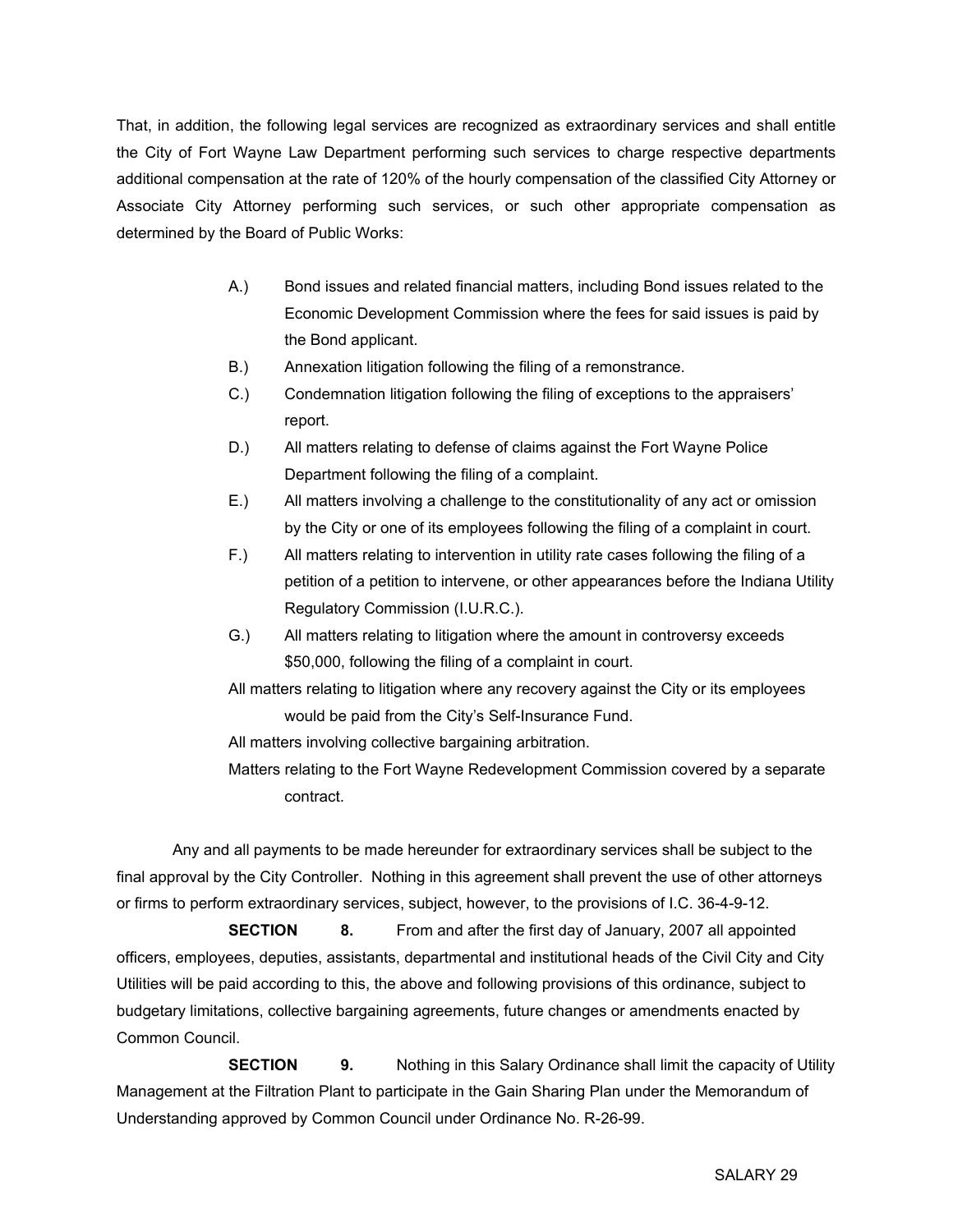**SECTION** 10. That all Departments subject to this Ordinance will conform to the Official City's Personnel Policies and Procedures relating to hiring, pay, and other related practices, approved by the Mayor and administered by the City's Human Resources Department.

**SECTION** 11. If any section, clause, sentence, paragraph or part or provisions of this Ordinance be found invalid or void by a Court of competent jurisdiction, it shall be conclusively presumed that this ordinance would have passed by the Common Council without such invalid section, clauses, paragraph, part or provisions, and the remaining parts of the Ordinance will remain in effect.

**SECTION** 12. The Municipal Code of the City of Fort Wayne references, in codification form, salary ordinances previously adopted by the City Council for past years. Such salary ordinances have a duration of one year and thus, with the exception of the 2006 salary ordinances, have expired. Commencing January 1, 2007, any conflict between the terms and conditions hereof and any previous ordinance shall be resolved in favor of the most recently enacted ordinance.

**SECTION** 13. Two copies of all attachments and Exhibits referred to in this Ordinance shall be kept on file with the City Clerk of Fort Wayne for the purpose of public inspection.

**SECTION** 14. This ordinance shall be in full force and effect from and after its passage and approval by the Mayor.

 $\frac{1}{2}$  , and the set of the set of the set of the set of the set of the set of the set of the set of the set of the set of the set of the set of the set of the set of the set of the set of the set of the set of the set Council Member

APPROVED AS TO FORM AND LEGALITY

Timothy A. Manges, City Attorney

\_\_\_\_\_\_\_\_\_\_\_\_\_\_\_\_\_\_\_\_\_\_\_\_\_\_\_\_\_\_\_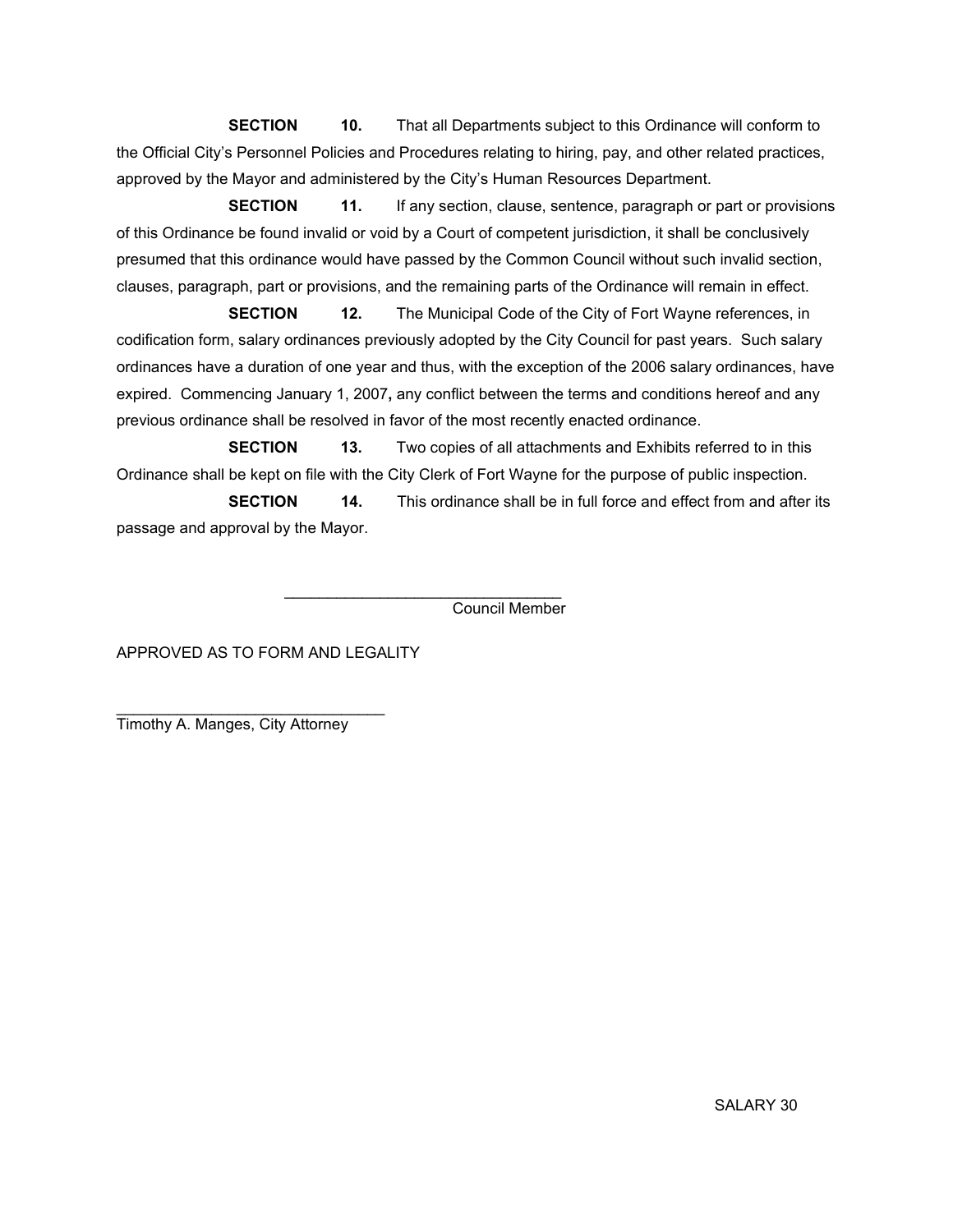# 2007 Grid Classifications

#### Regular Full Time Positions

| <b>Class</b>            |                          | <b>Min</b>          | <b>Thru</b> | <b>Mid</b>       | <b>Thru</b>   | <b>Max</b> | 3%                   |
|-------------------------|--------------------------|---------------------|-------------|------------------|---------------|------------|----------------------|
| A                       | <b>Administrative</b>    | 22,500              | ---         | 26,250           | ---           | 30,000     | \$30,900             |
|                         |                          | 30,001              | ---         | 33,750           | $---$         | 37,500     | \$38,625             |
|                         |                          | 37,501              | ---         | 41,250           | $---$         | 45,000     | \$46,350             |
|                         |                          |                     |             |                  |               |            |                      |
| B                       | <b>Para-Professional</b> | 26,500              | ---         | 30,917           | ---           | 35,333     | \$36,393             |
|                         |                          | 35,334              | ---         | 39,751           | ---           | 44, 166    | \$45,491             |
|                         |                          | 44,167              | ---         | 48,584           | ---           | 53,000     | \$54,590             |
|                         |                          |                     |             |                  |               |            |                      |
| $\overline{\mathbf{c}}$ | <b>Dispatchers</b>       | 25,000              | ---         | 31,250           | ---           | 37,500     | \$38,625             |
|                         |                          | 37,501              | ---         | 43,750           | $---$         | 50,000     | \$51,500             |
|                         |                          |                     |             |                  |               |            |                      |
| D                       | <b>Technican</b>         | 30,000              | ---         | 35,000           | ---           | 40,000     | \$41,200             |
|                         |                          | 40,001              | ---         | 45,000           | ---           | 50,000     | \$51,500             |
|                         |                          |                     |             |                  |               |            |                      |
| Έ                       | Professional             | 28,600              | ---         | 33,833           | $---$         | 39,066     | \$40,238             |
|                         |                          | 39,067              | ---         | 44,299           | $\sim$ $\sim$ | 49,532     | \$51,018             |
|                         |                          | 49,533              | ---         | 54,765           | ---           | 60,000     | $\overline{$}61,800$ |
|                         |                          |                     |             |                  |               |            |                      |
| F                       | <b>Supervisor</b>        | 35,000              | ---         | 40,833           | ---           | 46,666     | \$48,066             |
|                         |                          | 46,667              | ---         | 52,500           | ---           | 58,333     | \$60,083             |
|                         |                          | $\overline{58,}334$ | ---         | $\sqrt{64, 167}$ | ---           | 70,000     | \$72,100             |
|                         |                          |                     |             |                  |               |            |                      |
| G                       | <b>Manager</b>           | 39,000              | ---         | 45,500           | $---$         | 52,000     | \$53,560             |
|                         |                          | 52,001              | ---         | 58,500           | ---           | 65,000     | \$66,950             |
|                         |                          | 65,001              | ---         | 71,500           | ---           | 78,000     | \$80,340             |
|                         |                          |                     |             |                  |               |            |                      |
| $\overline{\mathbf{H}}$ | <b>Director</b>          | 45,000              | ---         | 52,500           | $---$         | 60,000     | \$61,800             |
|                         |                          | 60,001              | ---         | 67,500           | ---           | 75,000     | \$77,250             |
|                         |                          | 75,001              | ---         | 82,500           | ---           | 90,000     | \$92,700             |
|                         |                          |                     |             |                  |               |            |                      |
| Т                       | <b>Executive</b>         | 85,000              | ---         | 88,333           | ---           | 91,666     | \$94,416             |
|                         |                          | 91,667              | ---         | 95,000           | $---$         | 98,333     | \$101,283            |
|                         |                          | 98,334              | ---         | 101,667          | ---           | 105,000    | \$108,150            |
|                         |                          |                     |             |                  |               |            |                      |